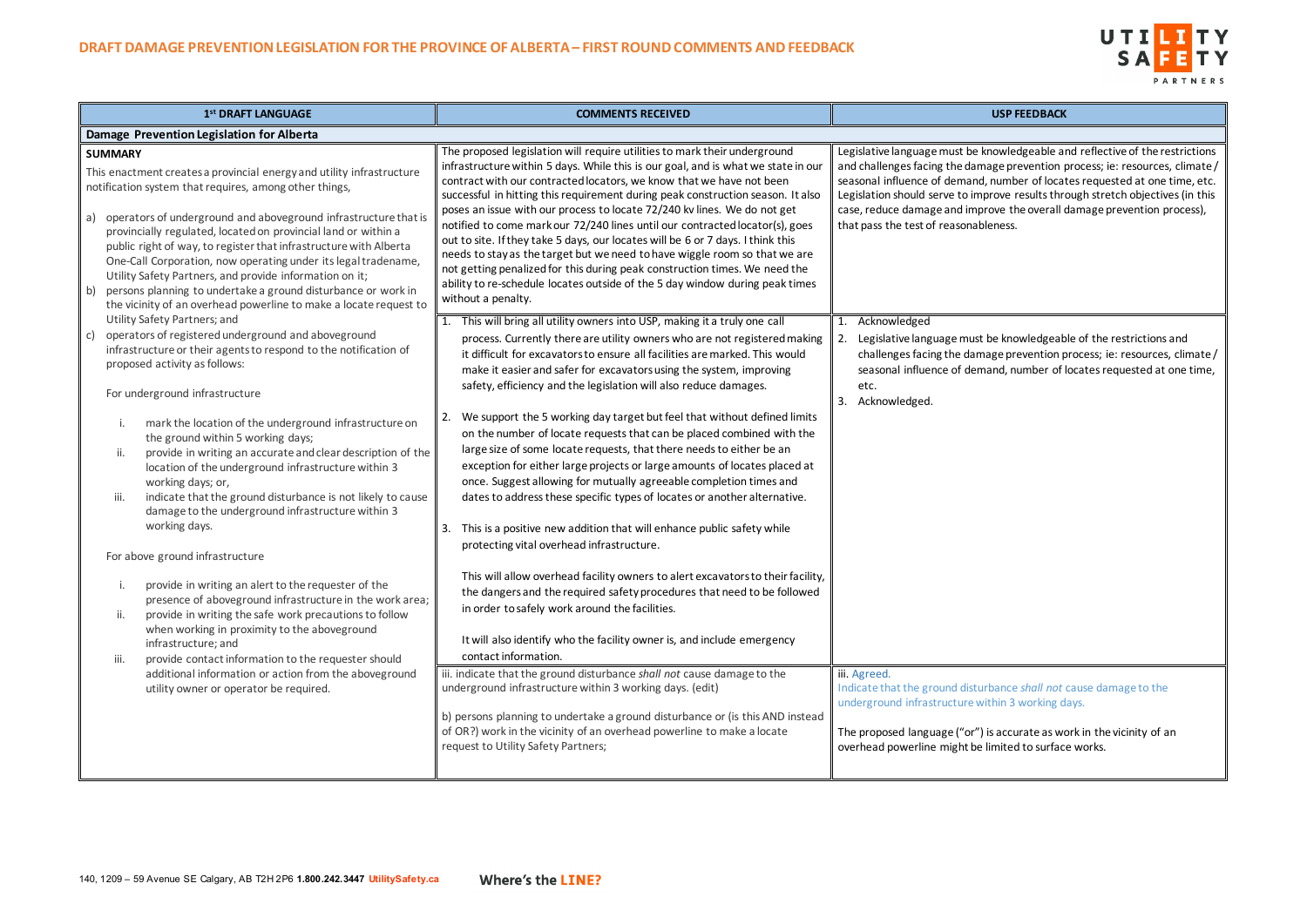# UTILITY **SA** PARTNERS

and Alberta Energy Regulator govern rta and both regulators mandate response to days respectively. No other buried utilities are locate requests in the same manner. USP ge provided in section 10.1.1.2 of CSA Z247

ve response back to the excavator within

equirements of the authority having

etermined the CSA and similar / same S229 response periods are within the 5 day limit and provincial jurisdictional language. Imposing a 5red more reasonable than three days – ntres where locate backlogs have plagued the

the 1<sup>st</sup> draft of the proposed legislation used which proposed either of those three options as ate request.

| 1 <sup>st</sup> DRAFT LANGUAGE                                                                                                                                                                                                                                             | <b>COMMENTS RECEIVED</b>                                                                                                                                                                                                                                                                                                                                                                                                                                                                                                                                                                                                                                                                                                                                                                                                                                                                                                                                                                                                                                                                                                                                                                                                                                                                                       | <b>USP FEEDBACK</b>                                                                                                                                                                                                                                                                                                                                                                                                                                                                                                                                                                                                                                                                                                                                                                                                                                                                                                                                             |
|----------------------------------------------------------------------------------------------------------------------------------------------------------------------------------------------------------------------------------------------------------------------------|----------------------------------------------------------------------------------------------------------------------------------------------------------------------------------------------------------------------------------------------------------------------------------------------------------------------------------------------------------------------------------------------------------------------------------------------------------------------------------------------------------------------------------------------------------------------------------------------------------------------------------------------------------------------------------------------------------------------------------------------------------------------------------------------------------------------------------------------------------------------------------------------------------------------------------------------------------------------------------------------------------------------------------------------------------------------------------------------------------------------------------------------------------------------------------------------------------------------------------------------------------------------------------------------------------------|-----------------------------------------------------------------------------------------------------------------------------------------------------------------------------------------------------------------------------------------------------------------------------------------------------------------------------------------------------------------------------------------------------------------------------------------------------------------------------------------------------------------------------------------------------------------------------------------------------------------------------------------------------------------------------------------------------------------------------------------------------------------------------------------------------------------------------------------------------------------------------------------------------------------------------------------------------------------|
|                                                                                                                                                                                                                                                                            | For Underground Infrastructure<br>mark the location of the underground infrastructure on the ground<br>within 5 working days; Comment: This was never agreed to by the<br>ARHCA. 3 days was the original agreement after the BRAG<br>consultation (2017?)<br>mark the location of the underground infrastructure on the ground<br>ii.<br>within 5 working days;<br>provide in writing an accurate and clear description of the location of<br>iii.<br>the underground infrastructure within 3 working days; or,<br><b>Comment 1:</b> Should this not include the word "and" after bullet i? It should<br>be mark the location within 5 days AND provide written and accurate<br>description. Marking the utility is a current legislated owner requirement as<br>per Alberta OHS and pipeline Act. The lack of clarity of this appears to leave<br>the option of only providing a drawing/description and not physically<br>marking.<br>For aboveground infrastructure<br>provide in writing the safe work precautions to follow when working<br>in proximity to the aboveground infrastructure;<br><b>Comment 2:</b> Is there a better definition available of what safe work<br>"precautions" entail? Are these prescriptive work procedures and does the<br>utility owner incur any liability by providing? | The Canada Energy Regulator and Alberta Ener<br>transmission pipelines in Alberta and both reg<br>locate requests within 3 and 2 days respective<br>required by law to respond to locate requests<br>proposes following the language provided in se<br>which states:<br>The owner shall provide positive response bac<br>a) five business days; or<br>b) a period as defined by the requirements of<br>jurisdiction.<br>Similar to the rationale that determined the CS<br>response period, CER and AER response period<br>do not conflict with federal or provincial jurisd<br>day response period is considered more reasor<br>particularly in major urban centres where loca<br>industry.<br>Response to Comment 1: No, the 1st draft of tl<br>Bill S229 as a seed document which proposed<br>a legitimate response to a locate request.<br>Response to Comment 2: Revise draft 2 langua<br>safe work measures to follow when working in<br>infrastructure." |
|                                                                                                                                                                                                                                                                            | Why is above ground added, is it not obvious?<br>Telecoms can be anywhere from 5-days to 6 weeks in responding now. What<br>will be done to enforce the 5-working days?                                                                                                                                                                                                                                                                                                                                                                                                                                                                                                                                                                                                                                                                                                                                                                                                                                                                                                                                                                                                                                                                                                                                        | Prior to unification between Alberta One-Call (<br>Common Ground Alliance and the Joint Utility<br>with overhead powerlines were reported to JU<br>Map on its website. In Edmonton alone, there<br>with overhead powerlines in 2021 - almost 2 p<br>Directors supports the inclusion of a process to<br>overhead powerlines through direct notificatio<br>them.<br>Unlike transmission pipelines governed by the<br>utilities registered with USP do so voluntarily a<br>Agreement, which states they will locate their<br>days. The draft legislation includes enforcemer<br>regulatory leverage to ensure compliance with<br>legislation - including locating.                                                                                                                                                                                                                                                                                                |
| <b>DEFINITIONS</b> - The following definitions apply in this Act                                                                                                                                                                                                           |                                                                                                                                                                                                                                                                                                                                                                                                                                                                                                                                                                                                                                                                                                                                                                                                                                                                                                                                                                                                                                                                                                                                                                                                                                                                                                                |                                                                                                                                                                                                                                                                                                                                                                                                                                                                                                                                                                                                                                                                                                                                                                                                                                                                                                                                                                 |
| Alberta One-Call Corporation / Utility Safety Partners means the<br>non-profit Notification Centre for Alberta that since October<br>1st 1984 has provided a communication service between the digging<br>community and the owners of buried facilities to arrange for the | Agree.                                                                                                                                                                                                                                                                                                                                                                                                                                                                                                                                                                                                                                                                                                                                                                                                                                                                                                                                                                                                                                                                                                                                                                                                                                                                                                         |                                                                                                                                                                                                                                                                                                                                                                                                                                                                                                                                                                                                                                                                                                                                                                                                                                                                                                                                                                 |

**Response to Comment 2**: Revise draft 2 language to *"provide in writing the safe work measuresto follow when working in proximity to the aboveground* 

Iberta One-Call Corporation, the Alberta I the Joint Utility Safety Team (JUST), contacts re reported to JUST and captured on a Contact ton alone, there were more than 90 contacts 2021 – almost 2 per week. The USP Board of In of a process to promote the presence of direct notifications to any person working near

governed by the CER or AER, most buried is o voluntarily and abide by the USP User will locate their buried assets within 5 business des enforcement measures providing the compliance with all elements of the proposed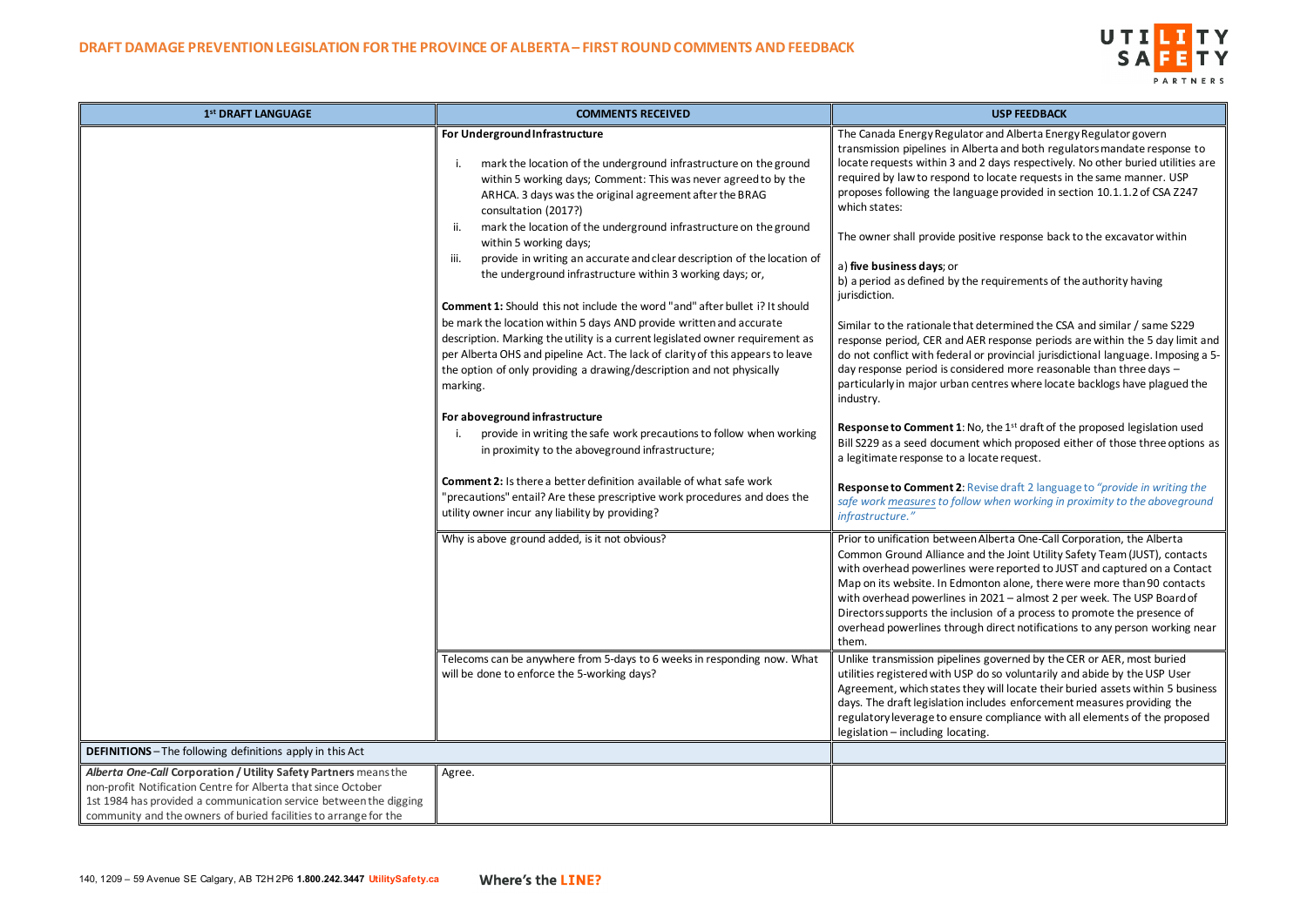

| 1 <sup>st</sup> DRAFT LANGUAGE                                                                                                                                                                                                                                                                         | <b>COMMENTS RECEIVED</b>                                                                                                                                                                                                                                                                                                                                                                              | <b>USP FEEDBACK</b>                                                                                                                                                                                             |
|--------------------------------------------------------------------------------------------------------------------------------------------------------------------------------------------------------------------------------------------------------------------------------------------------------|-------------------------------------------------------------------------------------------------------------------------------------------------------------------------------------------------------------------------------------------------------------------------------------------------------------------------------------------------------------------------------------------------------|-----------------------------------------------------------------------------------------------------------------------------------------------------------------------------------------------------------------|
| marking of the location of buried facilities prior to a ground<br>disturbance.                                                                                                                                                                                                                         |                                                                                                                                                                                                                                                                                                                                                                                                       |                                                                                                                                                                                                                 |
| <b>Board of Directors</b> the governing body of a company that meets<br>regularly to determine the organization's guiding principles, select top<br>management positions, and oversee policies for the business.                                                                                       | Agree.                                                                                                                                                                                                                                                                                                                                                                                                |                                                                                                                                                                                                                 |
| Damage Prevention Advisory Council means a blend of damage<br>prevention stakeholders and subject matter experts authorized to<br>resolve non-compliances and non-conformances, which are not<br>suitable to be addressed by civil penalties or Orders of the Court, by<br>mediation.                  | The advisory council should be made up from representatives of industry<br>stakeholders that fully understand the challenges, demands and process of<br>locate requests, locating and the damage prevention process.<br>Council should be focused on solving non-compliance and non-conformances<br>issues while providing solutions and recommendations to improve the<br>damage prevention process. | Agreement with both comments.                                                                                                                                                                                   |
|                                                                                                                                                                                                                                                                                                        | <b>Comment:</b> What is the definition of a subject matter expert and who<br>determines the SME to sit on the DMAC?                                                                                                                                                                                                                                                                                   | A subject matter expert is an individual with a dee<br>particular job, process, department, function, tecl<br>or type of equipment. At this time, who determine<br>DPAC has not been considered.                |
|                                                                                                                                                                                                                                                                                                        | Why set up another council, when a company is not acting responsibly it can<br>be handed over to OH&S or AER? They already have systems in place. No<br>need for more bureaucracy!                                                                                                                                                                                                                    | The AER only governs intra-provincial transmission<br>is limited; however, OH&S engagement is an optic<br>Considering the effectiveness of the DMACs estab<br>Washington State; however, USP is of the view thi |
|                                                                                                                                                                                                                                                                                                        | Who will decide who is on this "council"?<br>1.<br>The Gas Coops must have 1- designated seat.<br>2.                                                                                                                                                                                                                                                                                                  | 1. At this time, determining the SMEs on the DP,<br>2. Acknowledged.                                                                                                                                            |
| <b>Emergency</b> means any situation where there is an immediate threat<br>to human health or the safety of persons, property or underground or<br>aboveground infrastructure or to prevent damage to the<br>environment.                                                                              | Agree.                                                                                                                                                                                                                                                                                                                                                                                                |                                                                                                                                                                                                                 |
| Entity means a body corporate, a partnership, a trust, a joint venture<br>or an unincorporated association or organization.                                                                                                                                                                            | Agree                                                                                                                                                                                                                                                                                                                                                                                                 |                                                                                                                                                                                                                 |
| Ground disturbance means any work, operation or activity that<br>results in a disturbance of the earth, including excavating, digging,                                                                                                                                                                 | Suggest changing bullet "C" to reflect the OHS definition.                                                                                                                                                                                                                                                                                                                                            | Agreed. The 2 <sup>nd</sup> draft will incorporate this change.                                                                                                                                                 |
| trenching, plowing, drilling, tunneling, augering, backfilling, blasting,<br>pulverizing, post pounding, scarifying, topsoil stripping, land levelling,<br>peat harvesting, quarrying, deforestation and earthworks. It does not<br>include a disturbance of the earth caused by any of the following: | (c) hand-digging to a depth of no more than 300 millimeters below the<br>ground surface, so long as it does not permanently remove cover<br>over a buried utility.                                                                                                                                                                                                                                    | (c) hand-digging to a depth of no more than 300 n<br>ground surface, so long as it does not permanentl<br>over a buried utility.                                                                                |
| a) cultivation to a depth of less than 45 cm below the surface of the<br>ground;                                                                                                                                                                                                                       | The way this currently reads, it could be interpreted that mechanical<br>excavation is allowed over a facility if it is 30cm or less. this contradicts OHS<br>and most utility owners requirements.                                                                                                                                                                                                   |                                                                                                                                                                                                                 |
| routine, minor road maintenance; or<br>b)<br>any other activity to a depth of less than 30 cm that does not<br>c)<br>result in a reduction of the cover over any underground<br>infrastructure to a depth that is less than the cover provided<br>when the underground infrastructure was constructed  | c) any other activity to a depth of less than 30 cm that does not result in a<br>reduction of the cover over any underground infrastructure to a depth that is<br>less than the cover provided when the underground infrastructure was<br>constructed (OH&S specifies hand digging, not other activity; if this becomes<br>regulation, which exception applies? this one or OH&S Part 32?)            | See revision above.                                                                                                                                                                                             |
| Locate request means a request referred to in 5.                                                                                                                                                                                                                                                       |                                                                                                                                                                                                                                                                                                                                                                                                       |                                                                                                                                                                                                                 |

| <b>USP FEEDBACK</b>                                                                                                                                                                                                                                                                                             |
|-----------------------------------------------------------------------------------------------------------------------------------------------------------------------------------------------------------------------------------------------------------------------------------------------------------------|
|                                                                                                                                                                                                                                                                                                                 |
|                                                                                                                                                                                                                                                                                                                 |
| Agreement with both comments.                                                                                                                                                                                                                                                                                   |
|                                                                                                                                                                                                                                                                                                                 |
|                                                                                                                                                                                                                                                                                                                 |
| A subject matter expert is an individual with a deep understanding of a<br>particular job, process, department, function, technology, machine, material<br>or type of equipment. At this time, who determines the SMEs who sit on the<br>DPAC has not been considered.                                          |
| The AER only governs intra-provincial transmission pipelines so their authority<br>is limited; however, OH&S engagement is an option worth considering.<br>Considering the effectiveness of the DMACs established in Virginia and<br>Washington State; however, USP is of the view this is a preferable option. |
| At this time, determining the SMEs on the DPAC has not been considered.<br>1.<br>Acknowledged.<br>2.                                                                                                                                                                                                            |
|                                                                                                                                                                                                                                                                                                                 |
|                                                                                                                                                                                                                                                                                                                 |
|                                                                                                                                                                                                                                                                                                                 |
| Agreed. The 2 <sup>nd</sup> draft will incorporate this change.                                                                                                                                                                                                                                                 |
| (c) hand-digging to a depth of no more than 300 millimeters below the<br>ground surface, so long as it does not permanently remove cover<br>over a buried utility.                                                                                                                                              |
|                                                                                                                                                                                                                                                                                                                 |
| See revision above.                                                                                                                                                                                                                                                                                             |
|                                                                                                                                                                                                                                                                                                                 |
|                                                                                                                                                                                                                                                                                                                 |
|                                                                                                                                                                                                                                                                                                                 |
|                                                                                                                                                                                                                                                                                                                 |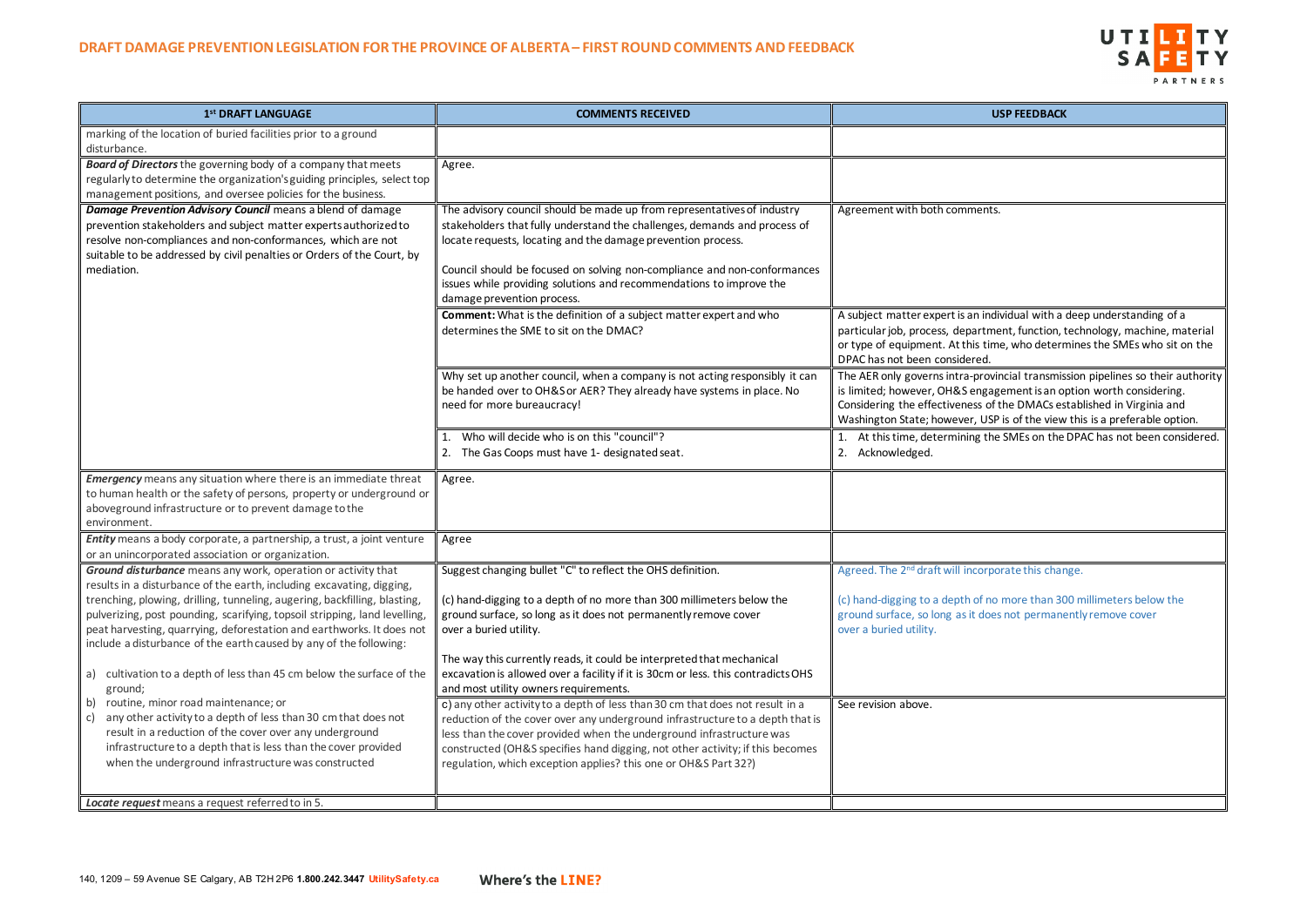

msure Utility Safety Partners' operations and as-is following promulgation.

Insure Utility Safety Partners' operations and as-is following promulgation.

| 1st DRAFT LANGUAGE                                                                                                                                                                                                                                                                                                                                                                                                                                                                                                                                                                                                                                                                                                                                                                                                                                                    | <b>COMMENTS RECEIVED</b>                                                                                                                                                                                                                                                                                                                                                       | <b>USP FEEDBACK</b>                                                                                  |
|-----------------------------------------------------------------------------------------------------------------------------------------------------------------------------------------------------------------------------------------------------------------------------------------------------------------------------------------------------------------------------------------------------------------------------------------------------------------------------------------------------------------------------------------------------------------------------------------------------------------------------------------------------------------------------------------------------------------------------------------------------------------------------------------------------------------------------------------------------------------------|--------------------------------------------------------------------------------------------------------------------------------------------------------------------------------------------------------------------------------------------------------------------------------------------------------------------------------------------------------------------------------|------------------------------------------------------------------------------------------------------|
| <b>Members</b> A person or entity is a member of the Corporation if the<br>person or entity owns or operates underground infrastructure or<br>aboveground powerlines:<br>Every municipality in Alberta;<br>1)<br>Every gas distributor and every gas transmitter;<br>2)<br>Every operator of a distribution system;<br>3)<br>4) Every person or entity that owns or operates underground<br>infrastructure within a public right of way or that crosses a public<br>right of way;<br>Every person or entity that owns or operates aboveground energy<br>5)<br>or utility infrastructure within a public right of way or that crosses<br>a public right of way; and<br>6) Every electricity distributor and every electricity transmitter                                                                                                                              | This will bring all utility owners into USP, making it a truly one call process.<br>Currently there are utility owners who are not registered making it difficult<br>for excavators to ensure all facilities are marked. This would make it easier<br>and safer for excavators using the system, improving safety, efficiency and<br>the legislation will also reduce damages. | Agreed.                                                                                              |
| in the province of Alberta.                                                                                                                                                                                                                                                                                                                                                                                                                                                                                                                                                                                                                                                                                                                                                                                                                                           |                                                                                                                                                                                                                                                                                                                                                                                |                                                                                                      |
| Members of the Board On the day this Act comes into force, the                                                                                                                                                                                                                                                                                                                                                                                                                                                                                                                                                                                                                                                                                                                                                                                                        | Agree.                                                                                                                                                                                                                                                                                                                                                                         |                                                                                                      |
| members of the Board of the Corporation shall be the members of<br>the Board who held office immediately before that day.                                                                                                                                                                                                                                                                                                                                                                                                                                                                                                                                                                                                                                                                                                                                             | Why would this be included in the Act?                                                                                                                                                                                                                                                                                                                                         | This provision is included to ensure Utility Safe<br>strategic governance remain as-is following pro |
| <b>Non-profit Corporation</b> The business and affairs of the Corporation<br>shall be carried on without the purpose of financial gain and any<br>profits shall be used by the Corporation for the purpose of carrying<br>out its objects.                                                                                                                                                                                                                                                                                                                                                                                                                                                                                                                                                                                                                            | Agree.                                                                                                                                                                                                                                                                                                                                                                         |                                                                                                      |
| Notification Centre means the non-profit corporation<br>called Alberta One-Call Corporation, operating under its legal<br>tradename, Utility Safety Partners, that transmits a notification to<br>registered members with underground infrastructure and<br>aboveground infrastructure in the vicinity of proposed ground<br>disturbance(s) or aboveground activity(ies) following receipt of a<br>locate request.                                                                                                                                                                                                                                                                                                                                                                                                                                                    | Agree.                                                                                                                                                                                                                                                                                                                                                                         |                                                                                                      |
| <b>Objects</b> The following are the objects of the Corporation:<br>a) To operate a system and service capable of receiving requests for<br>the location of registered underground and aboveground<br>infrastructure within Alberta 24hrs/day, 7 days/wk.<br>To identify whether underground and aboveground infrastructure<br>b)<br>are located in the vicinity of a proposed ground disturbance or<br>aboveground activity.<br>To notify registered members of the Corporation of proposed<br>  C)<br>ground disturbances or aboveground activities that may affect<br>registered underground infrastructure or aboveground energy<br>and utility assets.<br>d) To promote public awareness of the Corporation and the need for<br>safe work (example: ClickBeforeYouDig, Where's the LINE?).<br><b>Operator</b> means a person or a group of persons that operates | Agree.<br>Why is this specified in the requested legislation? This is a USP determination<br>of their operational structure.                                                                                                                                                                                                                                                   | This provision is included to ensure Utility Safe<br>strategic governance remain as-is following pro |
| underground or aboveground infrastructure.                                                                                                                                                                                                                                                                                                                                                                                                                                                                                                                                                                                                                                                                                                                                                                                                                            | Agree.                                                                                                                                                                                                                                                                                                                                                                         |                                                                                                      |
| Overhead powerline, Overhead Energy and Utility Asset; or<br>Aboveground Infrastructure means real and personal property,                                                                                                                                                                                                                                                                                                                                                                                                                                                                                                                                                                                                                                                                                                                                             | Agree.                                                                                                                                                                                                                                                                                                                                                                         |                                                                                                      |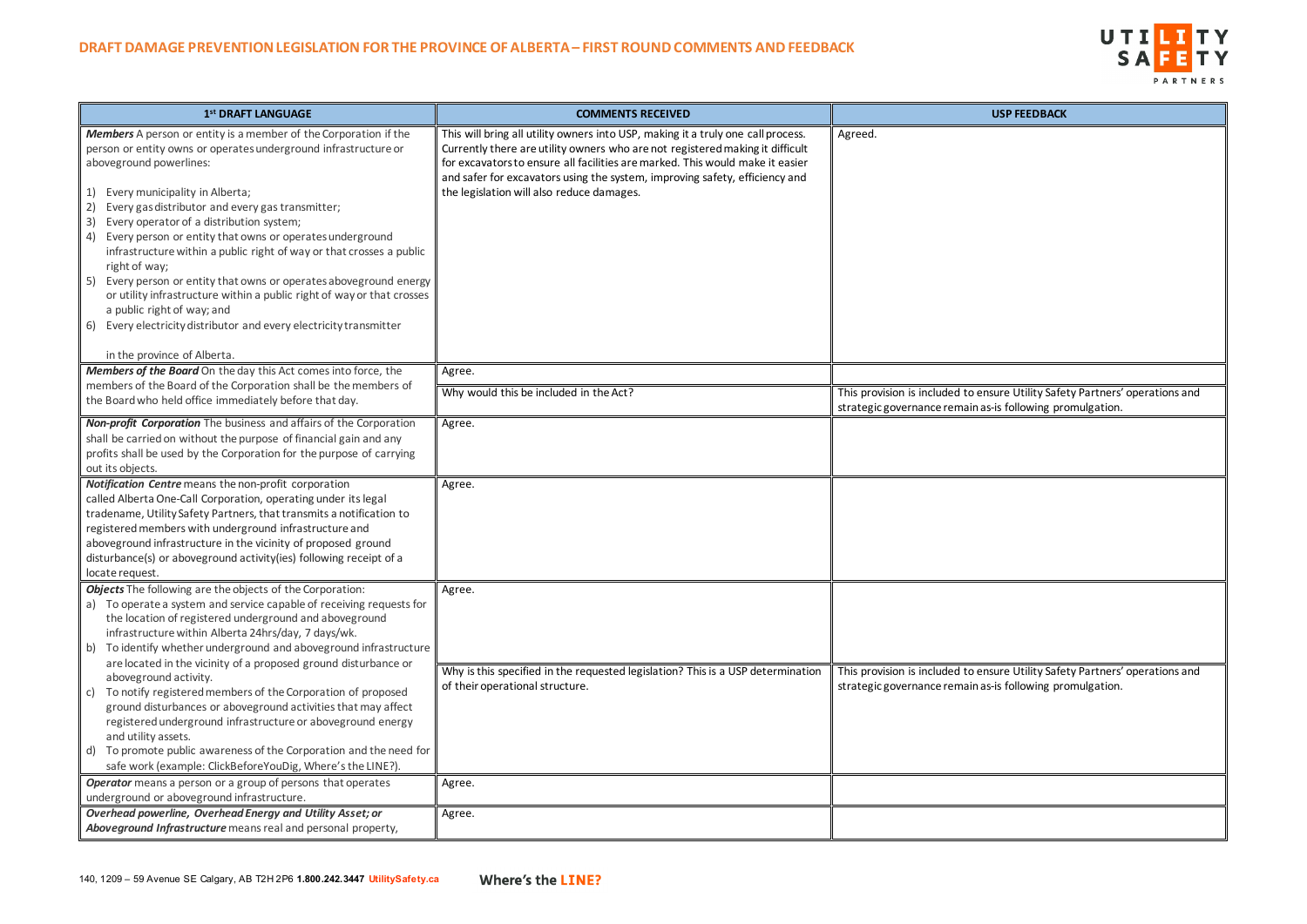# UTILITY SAFETY PARTNERS

a tower or transmission tower) used for eground power lines.

In the proposed legislation helps maintain the Should the integrity of these supports be rized or uncontrolled ground disturbance, the could also be compromised.

portation system that is used or to be used for on of oil, gas or any other commodity in the des all branches, extensions, tanks, reservoirs, s, compressors, loading facilities, interstation telephone, telegraph or radio and real and ble and movable, and works connected to sewer or water pipeline that is used or proposed l purposes.

USP notes that should this legislation be vely eliminate notification zones imposed by the locate request prior to every ground

and "pipelines" appear in the draft legislation, a cessary.

elines do not transport hydrocarbons or ect to receivership or at risk of defunct status.

sent within the area of proposed excavation, he excavator are notified.

pperating as a not-for-profit entity post al. In that regard, USP considers this clause

| 1st DRAFT LANGUAGE                                                                                                                                                                                                                                                                                                                                                                                                                                                                                                                                                     | <b>COMMENTS RECEIVED</b>                                                                                                                                                                                                                                                                                                                                                                                                                   | <b>USP FEEDBACK</b>                                                                                                                                                                                                                                                                                                                                                                                                                                                                                                                         |
|------------------------------------------------------------------------------------------------------------------------------------------------------------------------------------------------------------------------------------------------------------------------------------------------------------------------------------------------------------------------------------------------------------------------------------------------------------------------------------------------------------------------------------------------------------------------|--------------------------------------------------------------------------------------------------------------------------------------------------------------------------------------------------------------------------------------------------------------------------------------------------------------------------------------------------------------------------------------------------------------------------------------------|---------------------------------------------------------------------------------------------------------------------------------------------------------------------------------------------------------------------------------------------------------------------------------------------------------------------------------------------------------------------------------------------------------------------------------------------------------------------------------------------------------------------------------------------|
| immovable and movable, and works connected to them, carrying<br>electrical power or telecommunications services supported by pylons<br>or poles.                                                                                                                                                                                                                                                                                                                                                                                                                       | What is the definition of a "pylon" support and where would it be applied?                                                                                                                                                                                                                                                                                                                                                                 | A pylon is a structure (usually a tower or trans<br>carrying and supporting aboveground power li                                                                                                                                                                                                                                                                                                                                                                                                                                            |
|                                                                                                                                                                                                                                                                                                                                                                                                                                                                                                                                                                        |                                                                                                                                                                                                                                                                                                                                                                                                                                            | Including "pylons or supports" in the proposed<br>integrity of these structures. Should the integr<br>compromised due to unauthorized or uncontro                                                                                                                                                                                                                                                                                                                                                                                           |
|                                                                                                                                                                                                                                                                                                                                                                                                                                                                                                                                                                        |                                                                                                                                                                                                                                                                                                                                                                                                                                            | integrity of overhead utilities could also be cor                                                                                                                                                                                                                                                                                                                                                                                                                                                                                           |
| Person means an individual or an entity.                                                                                                                                                                                                                                                                                                                                                                                                                                                                                                                               | Agree.                                                                                                                                                                                                                                                                                                                                                                                                                                     |                                                                                                                                                                                                                                                                                                                                                                                                                                                                                                                                             |
| Pipeline means a line that is used or to be used for the transmission<br>of oil, gas or any other commodity in the province of Alberta, and<br>includes all branches, extensions, tanks, reservoirs, storage facilities,<br>pumps, racks, compressors, loading facilities, interstation systems of<br>communication by telephone, telegraph or radio and real and<br>personal property, or immovable and movable, and works connected<br>to them, but does not include a sewer or water pipeline that is used<br>or proposed to be used solely for municipal purposes. | Suggest defining the three types of pipelines within the province.<br>The transmission systems that are regulated by the CER, AER and the<br>distribution pipeline systems.<br>Depending on their classification, there are significant differences regarding<br>notification zones, utility requirements and excavation requirements. There is<br>already considerable confusion regarding the definition/classification of<br>pipelines. | Agreed. Revised as follows:<br>Pipeline means a line or transportation system<br>the transmission or distribution of oil, gas or a<br>province of Alberta, and includes all branches,<br>storage facilities, pumps, racks, compressors, I<br>systems of communication by telephone, teleg<br>personal property, or immovable and movable<br>them, but does not include a sewer or water p<br>to be used solely for municipal purposes.<br>Regarding notification zones, USP notes that sl<br>promulgated, it would effectively eliminate no |
|                                                                                                                                                                                                                                                                                                                                                                                                                                                                                                                                                                        | Why is there a separate definition of pipeline rather than having it included<br>within the definition of Underground Infrastructure?                                                                                                                                                                                                                                                                                                      | CER and AER by mandating a locate request pr<br>disturbance.<br>In the context that "pipeline" and "pipelines" a<br>stand-alone definition was necessary.                                                                                                                                                                                                                                                                                                                                                                                   |
|                                                                                                                                                                                                                                                                                                                                                                                                                                                                                                                                                                        | Need more clarity on why sewer and water pipelines for municipal purposes<br>are exempted from this definition.                                                                                                                                                                                                                                                                                                                            | Sewer and water utilities / pipelines do not tra<br>commodities and are not subject to receiversh                                                                                                                                                                                                                                                                                                                                                                                                                                           |
| Positive response means notification to an excavator either by a<br>completed locate or written/electronic notice indicating there is no<br>underground or aboveground infrastructure affected by the ground                                                                                                                                                                                                                                                                                                                                                           | This is a positive inclusion and will lead to information that will confirm when<br>locates are completed, improving the customer's experience and reducing the<br>number of calls regarding locate status.                                                                                                                                                                                                                                | Agreed.                                                                                                                                                                                                                                                                                                                                                                                                                                                                                                                                     |
| disturbance.                                                                                                                                                                                                                                                                                                                                                                                                                                                                                                                                                           | This is unclear in its intent. This is only requiring a positive response if there is<br>no underground or aboveground infrastructure but not a positive response if<br>there IS underground or aboveground infrastructure?                                                                                                                                                                                                                | When buried utilities ARE present within the a<br>owners of those utilities and the excavator are                                                                                                                                                                                                                                                                                                                                                                                                                                           |
|                                                                                                                                                                                                                                                                                                                                                                                                                                                                                                                                                                        | Within the 5-working days??                                                                                                                                                                                                                                                                                                                                                                                                                | Yes.                                                                                                                                                                                                                                                                                                                                                                                                                                                                                                                                        |
| Powers The Corporation has the capacity and the rights, powers and                                                                                                                                                                                                                                                                                                                                                                                                                                                                                                     | Agree.                                                                                                                                                                                                                                                                                                                                                                                                                                     |                                                                                                                                                                                                                                                                                                                                                                                                                                                                                                                                             |
| privileges of a natural person, subject to the limitations set out in this<br>Act.                                                                                                                                                                                                                                                                                                                                                                                                                                                                                     | Powers are outlined by the legislation not as a separate definition. Is this<br>necessary?                                                                                                                                                                                                                                                                                                                                                 | It is USP's intent to continue operating as a not<br>legislation; ie: business as usual. In that regard<br>relevant.                                                                                                                                                                                                                                                                                                                                                                                                                        |
| <b>Province</b> means Alberta                                                                                                                                                                                                                                                                                                                                                                                                                                                                                                                                          |                                                                                                                                                                                                                                                                                                                                                                                                                                            |                                                                                                                                                                                                                                                                                                                                                                                                                                                                                                                                             |
| Provincial lands means land of the Crown in right of Alberta.                                                                                                                                                                                                                                                                                                                                                                                                                                                                                                          |                                                                                                                                                                                                                                                                                                                                                                                                                                            |                                                                                                                                                                                                                                                                                                                                                                                                                                                                                                                                             |
| Underground infrastructure means cables, ducts, equipment, pipes,<br>pipelines, power lines, energy and utility lines and networks and<br>vaults that are buried in the ground and that are located on provincial<br>lands or regulated by any of the following:                                                                                                                                                                                                                                                                                                       | The definition of "underground infrastructure" seems to exclude any utilities<br>who are not under Provincial or Federal jurisdiction. This would even include<br>Drainage and Water. This seems to somewhat defeat the purpose of this<br>legislation in trying to get all utilities in public road right of ways or on<br>Provincial land to register with Utility Safety Partners.                                                      | The list has been expanded in the 2 <sup>nd</sup> draft.<br>Additional:<br><b>Geological Survey of Canada</b><br><b>Transport Canada</b>                                                                                                                                                                                                                                                                                                                                                                                                    |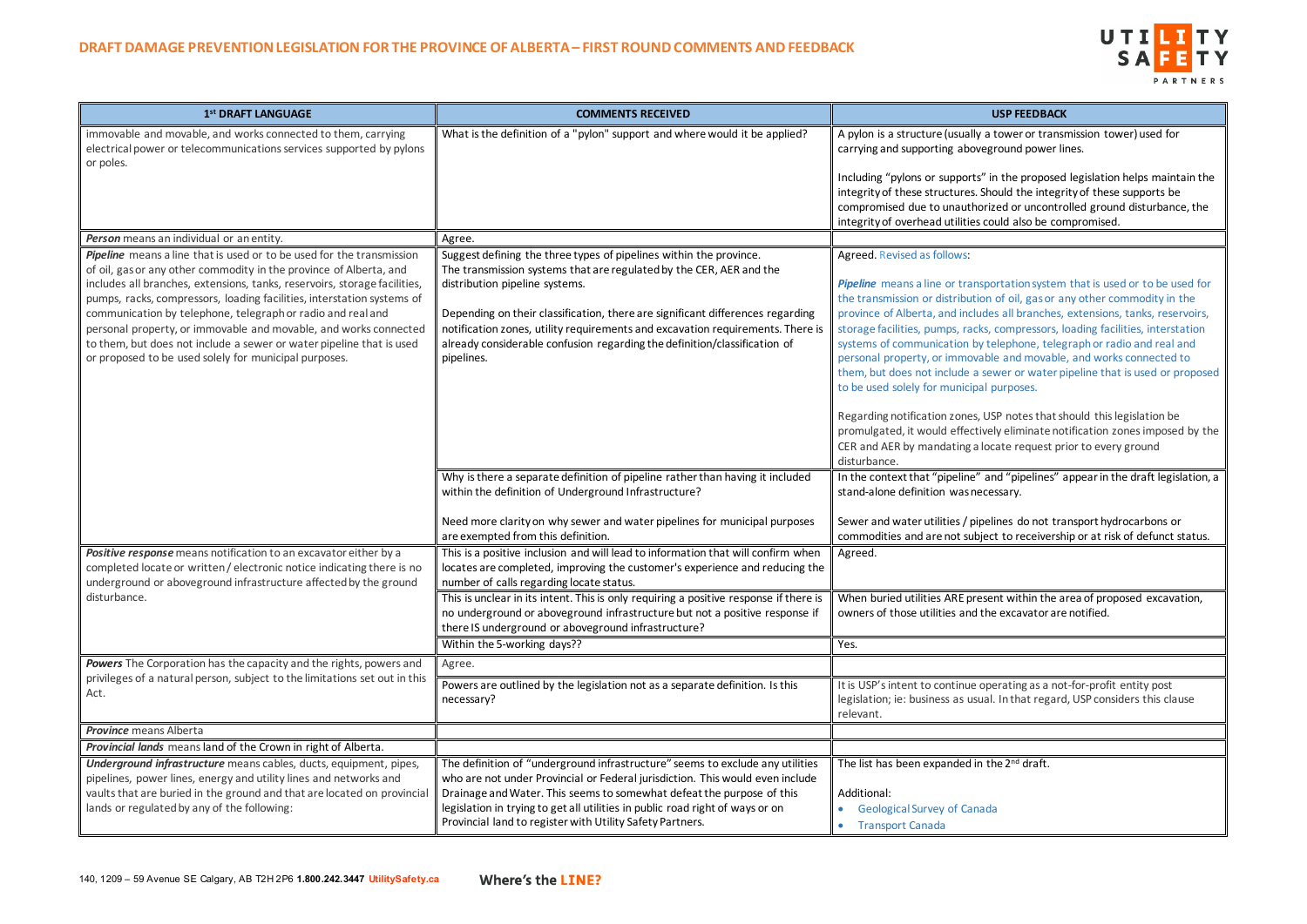# UTILITY SAFETY PARTNERS

ada (Coast Guard) (re: navigable waterways)

lerground or aboveground infrastructure that is property and does not operate on a

ering the location of any underground erty with Utility Safety Partners; example: ed irrigation lines. While landowners / property this legislation will not mandate it.

issued a letter to the Federation of Alberta Gas ssing this matter in which a go-forward plan / ccepted.

and regulation can limit or freeze operations from parallel advancements in technology, the proposed language in b) allows legislation to ments.

ng the operations of a defunct pipeline might as required, it's not always the case (even rement). When the Receiver isn't doing so, to protect the ongoing integrity of the buried een discharged, and the lines not properly s) are turned over to the Orphan Wells

| 1st DRAFT LANGUAGE                                                                                                                                                                                                                                                                                                         | <b>COMMENTS RECEIVED</b>                                                                                                                                                                                                                                                                        | <b>USP FEEDBACK</b>                                                                                                                                                                                         |
|----------------------------------------------------------------------------------------------------------------------------------------------------------------------------------------------------------------------------------------------------------------------------------------------------------------------------|-------------------------------------------------------------------------------------------------------------------------------------------------------------------------------------------------------------------------------------------------------------------------------------------------|-------------------------------------------------------------------------------------------------------------------------------------------------------------------------------------------------------------|
| Alberta Energy Regulator<br>Alberta Utilities Commission<br>$\bullet$<br>Canada Energy Regulator<br>$\bullet$<br>Canadian Radio-Television and Telecommunications Commission<br>$\bullet$                                                                                                                                  | Agree.                                                                                                                                                                                                                                                                                          | <b>Fisheries and Oceans Canada (Coast Guard</b><br><b>Fisheries Act</b><br><b>Species at Risk Act</b>                                                                                                       |
| Alberta Electric System Operator<br>$\bullet$<br><b>Irrigation Council</b><br>$\bullet$<br>Ministry of Transportation<br>$\bullet$                                                                                                                                                                                         | Missing "Rural Utilities"                                                                                                                                                                                                                                                                       | <b>Environment and Climate Change Canada</b><br><b>Alberta Environment and Parks</b><br><b>Special Areas Board</b><br>The Rural Utilities Act                                                               |
| Working day means a day other than a Saturday, Sunday or a<br>statutory holiday in the province of Alberta.                                                                                                                                                                                                                | Agree.                                                                                                                                                                                                                                                                                          |                                                                                                                                                                                                             |
| Working hours means 8am to 4:30pm Monday to Friday.                                                                                                                                                                                                                                                                        | Agree.                                                                                                                                                                                                                                                                                          |                                                                                                                                                                                                             |
| <b>APPLICATION</b>                                                                                                                                                                                                                                                                                                         |                                                                                                                                                                                                                                                                                                 |                                                                                                                                                                                                             |
| Exclusion - This Act does not apply to underground or aboveground<br>infrastructure that are privately owned and do not operate on a<br>commercial basis.                                                                                                                                                                  | Would suggest rewording to say that is privately owned within private<br>property and does not operate on a commercial basis.<br>The intent should be to have all infrastructure within public property<br>registered with USP regardless of ownership.                                         | Agreed. Reworded to:<br>This Act does not apply to underground or abo<br>privately owned within private property and de<br>commercial basis.                                                                |
|                                                                                                                                                                                                                                                                                                                            | Why does this not apply to privately owned infrastructure? It was the belief<br>that the original intent of this legislation was to encompass ground<br>disturbance activities around all underground and aboveground<br>infrastructure.                                                        | Doing so would require registering the location<br>infrastructure on private property with Utility!<br>privately installed and operated irrigation lines<br>owners are welcome to do so, this legislation v |
| <b>REGISTRATION WITH NOTIFICATION CENTRE</b>                                                                                                                                                                                                                                                                               |                                                                                                                                                                                                                                                                                                 |                                                                                                                                                                                                             |
| Registration<br>1.                                                                                                                                                                                                                                                                                                         | Agree.                                                                                                                                                                                                                                                                                          |                                                                                                                                                                                                             |
| The operator of any underground or aboveground infrastructure<br>must register it with, and pay the service fees fixed by, Utility<br>Safety Partners.                                                                                                                                                                     | The "risk matrix" currently has Gas Co-ops lines included with "high pressure<br>transmission" under gas lines.<br>The risk and severity of gas co-op distribution lines is far less than HP                                                                                                    | As the Co-ops are aware, USP issued a letter to<br>Co-ops March 25, 2022 addressing this matter<br>solution was articulated and accepted.                                                                   |
|                                                                                                                                                                                                                                                                                                                            | transmission and therefore and separate category for ALL gas distribution<br>should be included.                                                                                                                                                                                                |                                                                                                                                                                                                             |
| 2. Communication of information                                                                                                                                                                                                                                                                                            | Agree.                                                                                                                                                                                                                                                                                          |                                                                                                                                                                                                             |
| The operator of any underground or aboveground infrastructure<br>must provide the following information to Utility Safety Partners<br>and at minimum, update it annually:                                                                                                                                                  | b) any other information that Utility Safety Partners considers necessary to<br>exercise its functions or that legislation requires.                                                                                                                                                            | Once promulgated, legislation and regulation of<br>that would otherwise benefit from parallel adv<br>process or practice. Including the proposed lar                                                        |
| a) the geographical location of the underground or aboveground<br>infrastructure such as the digital geospatial data / shape files<br>or legal description of the location; and<br>any other information that Utility Safety Partners considers<br>b)<br>necessary to exercise its functions or that legislation requires. | <b>Comment:</b> It should be specifically outlined within the legislation what is<br>required and agreed to by utility owners. If there is a lack of information or a<br>discrepancy with the information provided then the contractor contacts the<br>utility owner directly for resolution.   | keep pace with those advancements.                                                                                                                                                                          |
| <b>Modifications</b><br>3.                                                                                                                                                                                                                                                                                                 | Agree.                                                                                                                                                                                                                                                                                          |                                                                                                                                                                                                             |
| The operator must also inform Utility Safety Partners, in writing,<br>of any modification to the information provided to the centre<br>under 2 (above).                                                                                                                                                                    | The responsibility of securing location and marking services is only a<br>contractor requirement for privately owned utilities located on private<br>property. Defunct pipelines do not meet the definition of a private utility and<br>therefore there is owner responsibility in place still. | While the Receiver maintaining the operations<br>continue locating and marking as required, it's<br>though it is a regulatory requirement). When t<br>provisions need to be in place to protect the o       |
| In the case of insolvency or bankruptcy resulting in abandonment<br>of underground infrastructure or defunct pipeline status, the<br>notification centre will maintain the registered data and label the<br>defunct pipeline as "defunct". Any person who has been notified                                                |                                                                                                                                                                                                                                                                                                 | asset(s). If the Receiver has been discharged, a<br>abandoned or sold, the asset(s) are turned ove                                                                                                          |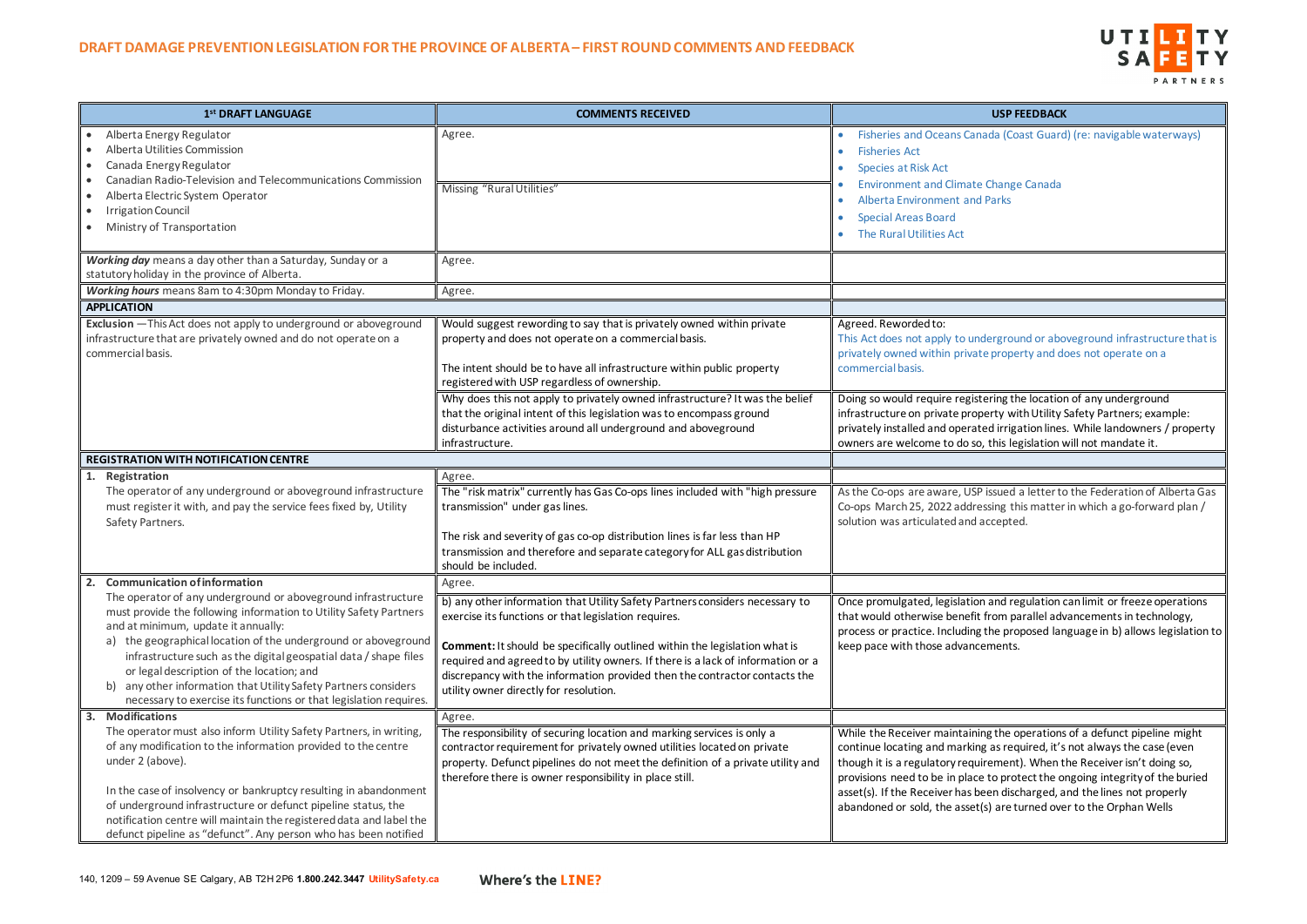

will be labeled as 'defunct' without a to locate requests.

ny ground disturbance, or aboveground activity oach overhead utilities; ie: within 7 metres, that request to the notification centre.

ny ground disturbance, or aboveground activity ind infrastructure, that person must submit a tion centre.

Examples that have the potential to contact an

a crane or cherry-picker

ed but not limited to)

es exhaustive lists are typically not included in likely to be included in regulations made captured in related guidance notes.

| 1st DRAFT LANGUAGE                                                                                                                                                                                                         | <b>COMMENTS RECEIVED</b>                                                                                                                                                                                                                                                                                                                                                                                                                                                                                                                                                                                                                                                                                                                                                                                                                                                                                                                                                                                                                                                                                                                                | <b>USP FEEDBACK</b>                                                                                                                                                                                                                                                                                                                                                                                                                                                                                                           |
|----------------------------------------------------------------------------------------------------------------------------------------------------------------------------------------------------------------------------|---------------------------------------------------------------------------------------------------------------------------------------------------------------------------------------------------------------------------------------------------------------------------------------------------------------------------------------------------------------------------------------------------------------------------------------------------------------------------------------------------------------------------------------------------------------------------------------------------------------------------------------------------------------------------------------------------------------------------------------------------------------------------------------------------------------------------------------------------------------------------------------------------------------------------------------------------------------------------------------------------------------------------------------------------------------------------------------------------------------------------------------------------------|-------------------------------------------------------------------------------------------------------------------------------------------------------------------------------------------------------------------------------------------------------------------------------------------------------------------------------------------------------------------------------------------------------------------------------------------------------------------------------------------------------------------------------|
| of a defunct pipeline in the vicinity of their proposed ground<br>disturbance will secure locating and marking services to identify<br>its location prior to disturbing the ground.                                        |                                                                                                                                                                                                                                                                                                                                                                                                                                                                                                                                                                                                                                                                                                                                                                                                                                                                                                                                                                                                                                                                                                                                                         | Association at which time they will be labeled<br>responsible party responding to locate request                                                                                                                                                                                                                                                                                                                                                                                                                              |
| LOCATE REQUEST AND IDENTIFICATION OF UNDERGROUND INFRASTRUCTURE                                                                                                                                                            |                                                                                                                                                                                                                                                                                                                                                                                                                                                                                                                                                                                                                                                                                                                                                                                                                                                                                                                                                                                                                                                                                                                                                         |                                                                                                                                                                                                                                                                                                                                                                                                                                                                                                                               |
| 4. Locate request<br>Before a person undertakes a ground disturbance or<br>aboveground activity within 15 metres of aboveground<br>infrastructure, that person must submit a locate request to the<br>notification centre. | We are struggling with the requirement for ground disturbers or anyone<br>doing "work" within 15m of above ground infrastructure to be required to put<br>in a ticket. While we do appreciate another avenue to reinforce the limits of<br>approach and this may offer us an opportunity to close a gap we have with<br>infill development encroaching on our lines, we are not sure this is the right<br>way to do this. I think we would need a way to limit this requirement to work<br>that actually poses a risk to our infrastructure. A homeowner who is doing<br>"work" in their backyard (such as building a small portable shed) should not<br>have to put in a ticket just because their lane has aerial lines if there is no risk.<br>I worry this will add stress to a locate system that is already overburdened<br>and add costs to our utility without providing significant value. We are not<br>against leveraging the existing locate process to warn excavators about<br>adjacent OH utilities and safety requirements but definitely feel this process<br>needs more thought on how to address adjacent work that actually poses a | Agreed: Proposed new language for draft 2:<br>Before a person undertakes any ground disturl<br>that has the potential to encroach overhead uf<br>person must submit a locate request to the no                                                                                                                                                                                                                                                                                                                                |
|                                                                                                                                                                                                                            | risk.<br>Consider rewording this, it could lead to people thinking they only need to call<br>if they are fifteen meters from a utility. Most transmission pipeline owners<br>have a 30 meter requirement currently. Bullet points may help break it out<br>and distinguish between underground and overhead notifications.                                                                                                                                                                                                                                                                                                                                                                                                                                                                                                                                                                                                                                                                                                                                                                                                                              | Agreed.<br>Before a person undertakes any ground disturl<br>within 7 metres of aboveground infrastructure<br>locate request to the notification centre.<br>Examples of aboveground activities that have<br>overhead powerline are:<br>Tree pruning or tree removal<br>Using a ladder<br>Delivering materials with a crane or cherry<br>Working on scaffolding<br>Working on a roof<br>Moving high loads (included but not limite<br>o Mobile homes<br><b>Farming equipment</b><br>o Pipeline equipment<br>• Moving wide loads |
|                                                                                                                                                                                                                            | What are the activities above ground that will require a locate request? These<br>must be specifically defined. Many Commercial Operations have activities<br>above ground. Many large vehicles can come within the limits of approach.<br>Graders, Garbage Trucks, Mobile Cranes, etc. are locates required for this<br>work? Limits of approach are 7 meters with the exception of the specific                                                                                                                                                                                                                                                                                                                                                                                                                                                                                                                                                                                                                                                                                                                                                       | See above; however, USP notes exhaustive list<br>legislation. Rather, it is more likely to be includ<br>pursuant to the legislation or captured in relat                                                                                                                                                                                                                                                                                                                                                                      |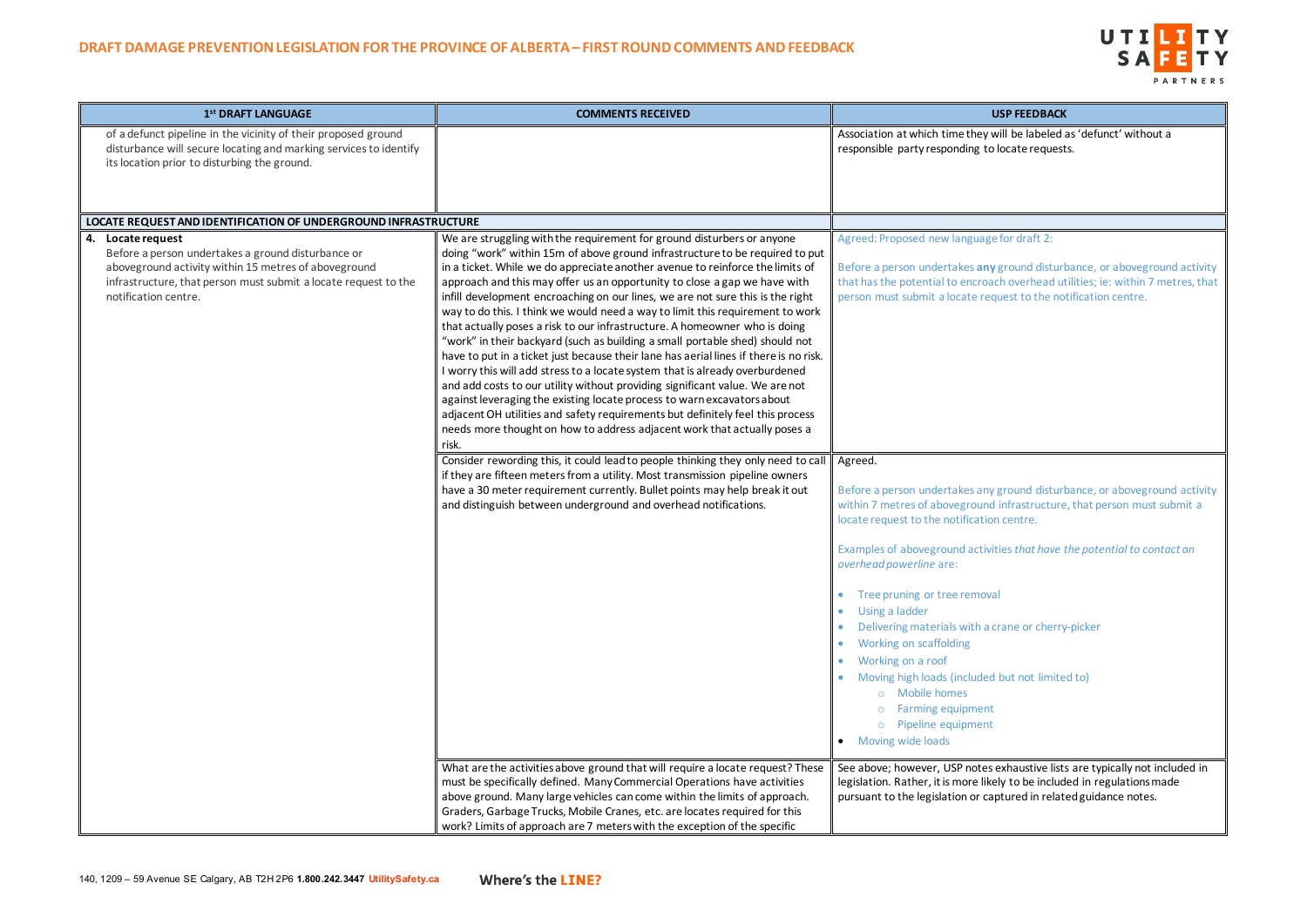# UTILITY SAFETY PARTNERS

is developing an auto-notification process that cautions to follow when working in the vicinity ell as the limits of approach.

lities that register the location of their assets proximity governance associated with many of es), USP disagrees that it should outline what what is required and agreed to by utility n's focus is to secure registration of all utilities nage prevention process, which depending on be different from one utility to another.

I section 5 must be provided to the notification ays' notice in advance of the day on which the  $-$  or as soon as possible before the ground ase of an emergency described in section  $9$   $$ the notification centre.

erground or aboveground infrastructure *will* tification referred to in section  $6$  — including  $-$  if the notification centre considers that a

| 1st DRAFT LANGUAGE                                                                                                                                                                                                                                                                                                                                                                                                                                                                                                   | <b>COMMENTS RECEIVED</b>                                                                                                                                                                                                                                                                                                                                                                                                                                                                                                                                                                                 | <b>USP FEEDBACK</b>                                                                                                                                                                                                                                                                                                                                               |
|----------------------------------------------------------------------------------------------------------------------------------------------------------------------------------------------------------------------------------------------------------------------------------------------------------------------------------------------------------------------------------------------------------------------------------------------------------------------------------------------------------------------|----------------------------------------------------------------------------------------------------------------------------------------------------------------------------------------------------------------------------------------------------------------------------------------------------------------------------------------------------------------------------------------------------------------------------------------------------------------------------------------------------------------------------------------------------------------------------------------------------------|-------------------------------------------------------------------------------------------------------------------------------------------------------------------------------------------------------------------------------------------------------------------------------------------------------------------------------------------------------------------|
|                                                                                                                                                                                                                                                                                                                                                                                                                                                                                                                      | activity allowed within 3 meters. (based on voltage) Is this 15 meters limit<br>new? See OH&S Part 17. 15 meters will increase the volume of notifications<br>significantly. 226 The safe limit of approach distances listed in Schedule 4 do<br>not apply to a load, equipment or building that is transported under<br>energized overhead power lines if the total height, including equipment<br>transporting it, is less than 4.15 metres.                                                                                                                                                           | In addition to the above, USP is developing an<br>informs any person of the precautions to follow<br>of overhead powerlines as well as the limits of                                                                                                                                                                                                              |
| Communication - other information<br>Before undertaking the ground disturbance, the person must also<br>provide the notification centre with the following information:<br>the type of ground disturbance they are planning to<br>a)<br>undertake;<br>the exact location of the anticipated ground disturbance; and<br>any other information that the notification centre considers<br>C)<br>necessary to exercise its functions.                                                                                    | Agree.<br><b>Comment:</b> It should be specifically outlined within the legislation what is<br>required and agreed to by utility owners. If there is a lack of information or a<br>discrepancy with the information provided then the contractor contacts the<br>utility owner directly for resolution.                                                                                                                                                                                                                                                                                                  | Given the various types of utilities that registe<br>with USP, and the crossings / proximity govern<br>them (ex: transmission pipelines), USP disagre<br>would be an exhaustive list of what is required<br>owners. Rather, this legislation's focus is to see<br>to ensure initiation of the damage prevention<br>additional governance, might be different fron |
| Provision of information - period of time and manner<br>6.<br>The information referred to in section 5 must be provided to the<br>notification centre at least three working days' notice in advance<br>of the day on which the ground disturbance is to start - or as<br>soon as possible before the ground disturbance is to start in the<br>case of an emergency described in section $9$ – and in the manner<br>specified by the notification centre.                                                            | In the summary section we reference having locates completed within 5 days,<br>I would suggest changing the three days working notice to five to align with<br>the expectations.<br>There is already a lot of confusion from the excavation industry and<br>homeowners regarding this, having different minimum notification period<br>versus expected completion times will only further add to this.<br>Changing this will not prevent utilities who need to complete their locates in a<br>shorter time period from doing so, but it will align the expectations and<br>messaging given to customers. | Agreed.<br>The information referred to in section 5 must I<br>centre at least five working days' notice in adv<br>ground disturbance is to start - or as soon as<br>disturbance is to start in the case of an emerge<br>and in the manner specified by the notification                                                                                           |
| Notification to operators of registered underground<br>infrastructure - ground disturbance<br>Immediately after receiving a locate request, the notification<br>centre must provide notification of the ground disturbance, in<br>writing, to all operators of registered underground infrastructure<br>that could be damaged by that ground disturbance.                                                                                                                                                            | Agree.                                                                                                                                                                                                                                                                                                                                                                                                                                                                                                                                                                                                   |                                                                                                                                                                                                                                                                                                                                                                   |
| Notification to person undertaking a ground disturbance<br>8.<br>Immediately after receiving a locate request, the notification<br>centre must also indicate, in writing, to the person that made the<br>locate request:<br>(a) whether or not any registered underground and aboveground<br>infrastructure is located in the area in which the ground<br>disturbance is anticipated to take place; and<br>(b) the name of the operator of any registered underground or<br>aboveground infrastructure in that area. | Agree.                                                                                                                                                                                                                                                                                                                                                                                                                                                                                                                                                                                                   |                                                                                                                                                                                                                                                                                                                                                                   |
| <b>Emergency locate</b><br>An operator of registered underground or aboveground<br>infrastructure may be required to respond without delay to a<br>notification referred to in section 6 - including outside normal                                                                                                                                                                                                                                                                                                  | Change "may be required to respond" to "will respond without delay".                                                                                                                                                                                                                                                                                                                                                                                                                                                                                                                                     | Revised:<br>An operator of registered underground or abo<br>respond without delay to a notification referre<br>outside normal business hours - if the notifica                                                                                                                                                                                                    |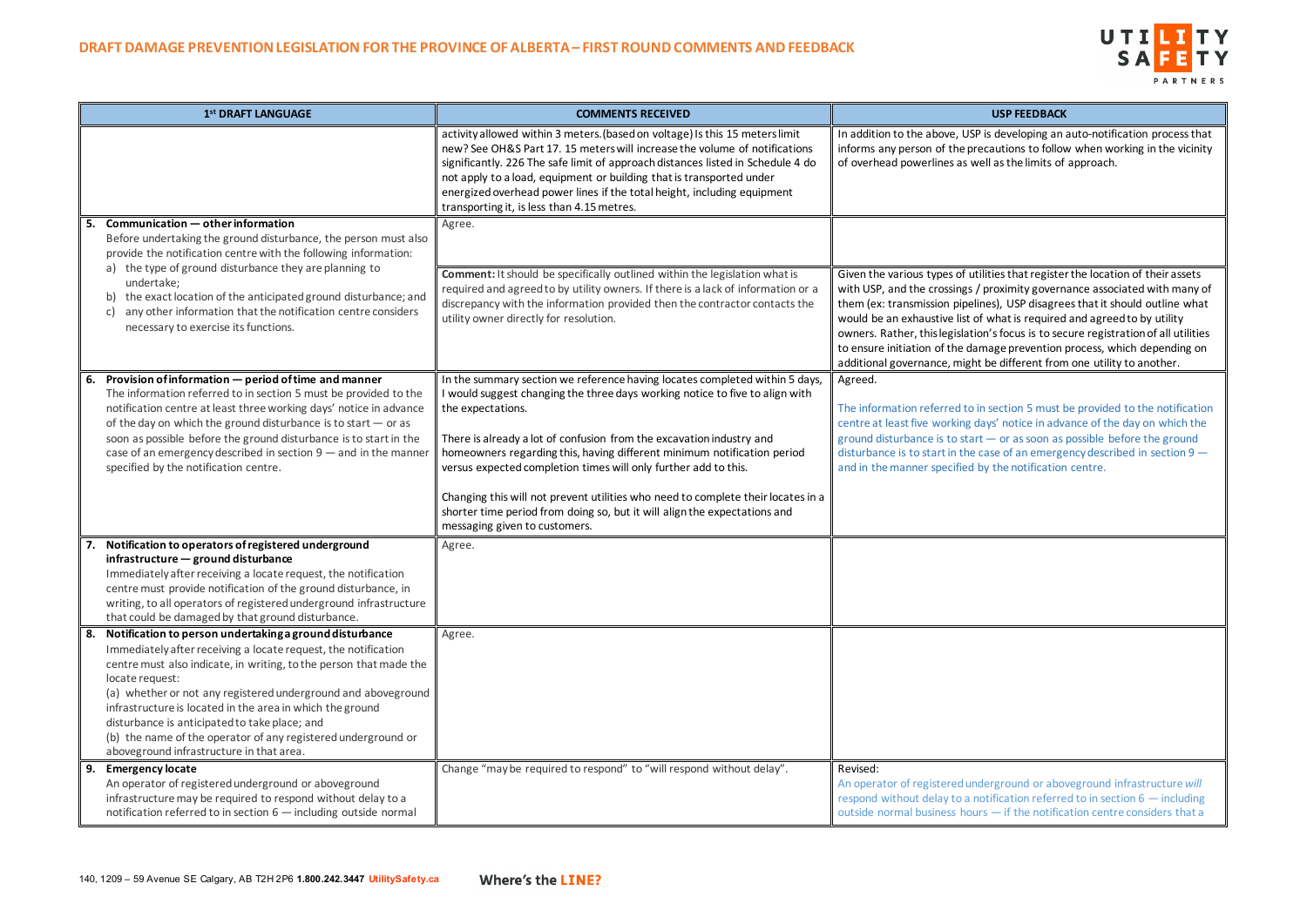# UTILITY **SA** PARTNERS

nd disturbance or conduct an aboveground an emergency.

the enforcement authority. Provisions within egulations will determine how enforcement will

of legislation whereas currently, USP has very lembers that do not abide by the terms of vhich includes locating and marking.

ed in legislation. Best to include in regulation, iidance notes.

onse to comment b)).

onse to comment b)).

P proposes the following revision to draft 2:

ing, an accurate and clear description of the if astructure that could be damaged by the rpose of locating.

SP's feedback relative to a similar comment in  $r$ **nication – other information** also applies here:

| 1st DRAFT LANGUAGE                                                                                                                                                                                                                  | <b>COMMENTS RECEIVED</b>                                                                                                                                                                                                                                                                          | <b>USP FEEDBACK</b>                                                                                                                                                                                                                                                                                                                                                 |
|-------------------------------------------------------------------------------------------------------------------------------------------------------------------------------------------------------------------------------------|---------------------------------------------------------------------------------------------------------------------------------------------------------------------------------------------------------------------------------------------------------------------------------------------------|---------------------------------------------------------------------------------------------------------------------------------------------------------------------------------------------------------------------------------------------------------------------------------------------------------------------------------------------------------------------|
| business hours $-$ if the notification centre considers that a<br>person must undertake a ground disturbance or conduct an<br>aboveground activity in order to respond to an emergency.                                             |                                                                                                                                                                                                                                                                                                   | person must undertake a ground disturbance<br>activity in order to respond to an emergency.                                                                                                                                                                                                                                                                         |
|                                                                                                                                                                                                                                     | How does USP plan to enforce this statement?                                                                                                                                                                                                                                                      | USP does not anticipate being the enforcemen<br>legislation or accompanying regulations will de<br>be managed and by whom.                                                                                                                                                                                                                                          |
| 10. Positive Response<br>All underground and aboveground infrastructure locate requests<br>shall result in a positive response from the owner or authorized                                                                         | This is a positive inclusion and will lead to information that will confirm when<br>locates are completed, improve the customer's experience and reduce the<br>number of calls regarding locate status.                                                                                           |                                                                                                                                                                                                                                                                                                                                                                     |
| representative of the owner to the person who submitted the<br>locate request and the notification centre.                                                                                                                          | Are all companies going to be held accountable to the same requirement of<br>responding/locating their lines equally, not like it has been in the past?                                                                                                                                           | Yes. This is one of the benefits of legislation wl<br>little leverage vis à vis those members that do<br>signed member agreements, which includes lo                                                                                                                                                                                                                |
| 11. Response - location of registered underground infrastructure<br>The operator of registered underground infrastructure that<br>receives a notification referred to in section 7 must, within the                                 | We should consider putting some prescriptive language around what<br>constitutes an "accurate and clear description of that location" if physical<br>locates are not going to also be completed by the facility owner.                                                                            | Exhaustive lists are not included in legislation.<br>standards, best practices or guidance notes.                                                                                                                                                                                                                                                                   |
| period of time specified in section 14, do any of the following:                                                                                                                                                                    | Suggest considering adopting similar language from OHS code regarding as-<br>builts being used in place of physical locates.                                                                                                                                                                      | See USP feedback below (response to commer                                                                                                                                                                                                                                                                                                                          |
| by using the prescribed colour codes, mark on the ground the<br>a)<br>location of the underground infrastructure and provide a<br>written description of that location to the person planning to<br>undertake a ground disturbance; | "The as-built record drawings referred to in subsection (4) must be<br>certified by the owner of the buried or concrete-embedded facility as the<br>most current drawings of record that indicate the constructed location of the<br>buried or concrete-embedded facility"                        | See USP feedback below (response to commer                                                                                                                                                                                                                                                                                                                          |
| provide to that person, in writing, an accurate and clear<br>b)<br>description of the location of the underground infrastructure                                                                                                    | Comment:                                                                                                                                                                                                                                                                                          | Response to comment b) - USP proposes the f                                                                                                                                                                                                                                                                                                                         |
| that could be damaged by the ground disturbance;<br>provide to that person a written confirmation that the ground<br>C)<br>disturbance is not likely to cause damage to the underground<br>infrastructure; or                       | b) is not acceptable if it is an option to only provide a drawing or accurate<br>description and not mark the location of the utilities. Lack of physical<br>markings creates an unnecessary risk to the safety of workers conducting<br>ground disturbance and do not enhance damage prevention. | Provide to that person, in writing, an accurate<br>location of the underground infrastructure tha<br>ground disturbance for the purpose of locating                                                                                                                                                                                                                 |
| request additional information about the proposed ground<br>d)<br>disturbance to determine the impact on existing underground<br>infrastructure.                                                                                    | d) has the potential to lead to delays. There is a lack of clarification as to what<br>additional information would be required that is not already captured in the                                                                                                                               | With regard to Comment d), USP's feedback re<br>response to Section 5. Communication - othe                                                                                                                                                                                                                                                                         |
|                                                                                                                                                                                                                                     | locate request. Also, what would "flag" the system after a locate request had<br>been placed that additional information is required?                                                                                                                                                             | Given the various types of utilities that register<br>with USP, and the crossings / proximity govern<br>them (transmission pipelines), USP disagrees tl<br>exhaustive list of what is required and agreed t<br>legislation's focus is to secure registration of a<br>the damage prevention process, which depend<br>might be different from one utility to another. |
|                                                                                                                                                                                                                                     |                                                                                                                                                                                                                                                                                                   | Re: "Flag the system" - the utility owner notifi<br>their assets will determine whether or not add                                                                                                                                                                                                                                                                  |

*Given the various types of utilities that register the location of their assets with USP, and the crossings / proximity governance associated with many of*  USP disagrees that it should outline the *exhaustive list of what is required and agreed to by utility owners. Rather, this legislation's focus is to secure registration of all utilities to ensure initiation of the damage prevention process, which depending on additional governance, might be different from one utility to another.*

lity owner notified of activities in the vicinity of ether or not additional information is required.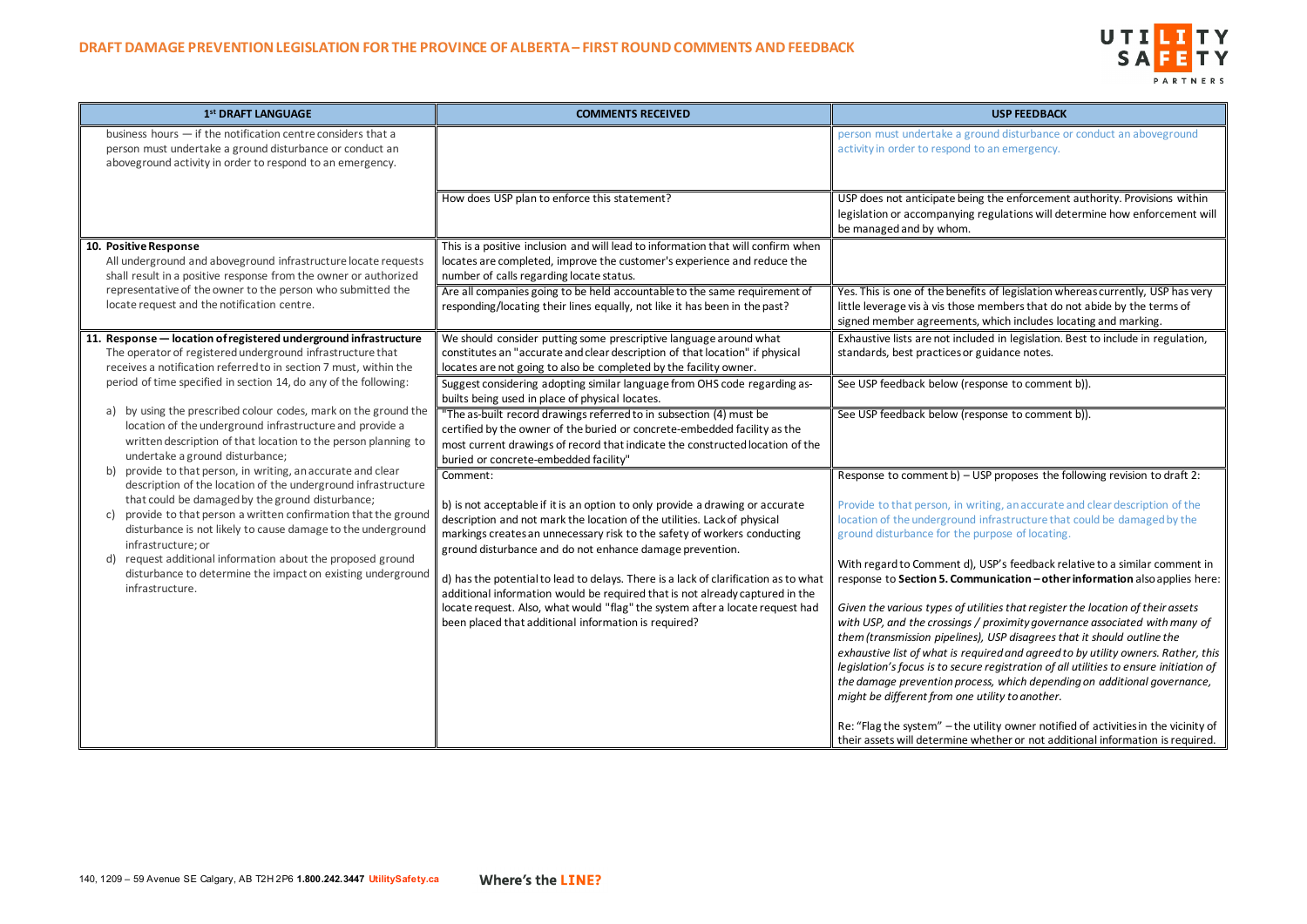

**12. Proport ending infrastructure** d underground infrastructure that receives a section 7 must, within the period of time any of the following:

ely that legislative or regulatory language would

tification process and form that any person rhead utilities will receive when they submit a fication provides general safety awareness ual contact (phone numbers) for those overhead to the person's activities.

on or accompanying regulations will determine haged and by whom.

| 1st DRAFT LANGUAGE                                                                                                                                                                                                                                                                                                                                 | <b>COMMENTS RECEIVED</b>                                                                                                                                                                                                                                                                                                                     | <b>USP FEEDBACK</b>                                                                                                                                                                                                                                             |
|----------------------------------------------------------------------------------------------------------------------------------------------------------------------------------------------------------------------------------------------------------------------------------------------------------------------------------------------------|----------------------------------------------------------------------------------------------------------------------------------------------------------------------------------------------------------------------------------------------------------------------------------------------------------------------------------------------|-----------------------------------------------------------------------------------------------------------------------------------------------------------------------------------------------------------------------------------------------------------------|
|                                                                                                                                                                                                                                                                                                                                                    | Section 14 is referencing Fees. Should this not be section 13?                                                                                                                                                                                                                                                                               | Oops. Thanks!                                                                                                                                                                                                                                                   |
|                                                                                                                                                                                                                                                                                                                                                    |                                                                                                                                                                                                                                                                                                                                              | Revised to:                                                                                                                                                                                                                                                     |
|                                                                                                                                                                                                                                                                                                                                                    |                                                                                                                                                                                                                                                                                                                                              | 11. Response - location of registered under<br>The operator of registered underground ir<br>notification referred to in section 7 must,<br>specified in section 13, do any of the follow                                                                        |
| 12. Response-Aboveground infrastructure                                                                                                                                                                                                                                                                                                            | Agree.                                                                                                                                                                                                                                                                                                                                       |                                                                                                                                                                                                                                                                 |
| Following receipt of a locate request that intersects with the<br>registered location of aboveground infrastructure, the<br>notification centre shall:                                                                                                                                                                                             |                                                                                                                                                                                                                                                                                                                                              |                                                                                                                                                                                                                                                                 |
| provide in writing an alert to the requester of the presence of<br>a)                                                                                                                                                                                                                                                                              | for c) Is there a requirement for the Owner to provide information or a                                                                                                                                                                                                                                                                      | Not at this time and it is unlikely that legislativ                                                                                                                                                                                                             |
| aboveground infrastructure in the work area;<br>provide in writing the safe work precautions to follow when<br>b)<br>working in proximity to the above ground infrastructure; and<br>provide contact information to the requester should<br>C)<br>additional information or action from the above ground utility<br>owner or operator be required. | process for when the assets become in conflict with the activity? Move, alter,<br>or modify the height, alignment, or position of the aboveground asset<br>temporarily or permanently? is this the contact information? As well, in some<br>cases, provide "blanket" wraps to mitigate the limits of approach to voltages<br>of the OH line? | go to this level of detail.                                                                                                                                                                                                                                     |
|                                                                                                                                                                                                                                                                                                                                                    | There is high potential for conflicting messages from various overhead utility<br>owners in terms of safe work precautions, specific site requirements and<br>unforeseeable overburden on contractors to comply with varying work<br>methods at the discretion of an owner rather than a set standard.                                       | USP is developing an auto-notification process<br>working in the vicinity of overhead utilities will<br>locate request. The auto-notification provides<br>information as well as individual contact (phon<br>utilities that are in proximity to the person's ad |
|                                                                                                                                                                                                                                                                                                                                                    | This has many negative implications and potential non-compliance with<br>agricultural operations and homeowner activities.                                                                                                                                                                                                                   |                                                                                                                                                                                                                                                                 |
|                                                                                                                                                                                                                                                                                                                                                    | Provide in writing the safe work precautions to follow, this is easily                                                                                                                                                                                                                                                                       |                                                                                                                                                                                                                                                                 |
|                                                                                                                                                                                                                                                                                                                                                    | interpreted as providing procedures and as such places liability on the<br>overhead utility owner.                                                                                                                                                                                                                                           |                                                                                                                                                                                                                                                                 |
| 13. Period of time<br>The operator of registered underground and aboveground<br>infrastructure must provide the response referred to in section 10<br>within three working days prior to the proposed excavation start                                                                                                                             | In the summary section we reference having locates completed within 5 days,<br>I would suggest changing the three days working notice to five to align with<br>the expectations.                                                                                                                                                             | Agreed. Revision below.                                                                                                                                                                                                                                         |
| date unless the operator of the registered underground or<br>aboveground infrastructure and the person planning to undertake<br>the ground disturbance agree in writing to an alternate period of<br>time.                                                                                                                                         | There is already a lot of confusion from the excavation industry and<br>homeowners regarding this, having different minimum notification period<br>versus expected completion times will only further add to this.                                                                                                                           |                                                                                                                                                                                                                                                                 |
|                                                                                                                                                                                                                                                                                                                                                    | Changing this will not prevent utilities who need to complete their locates in a<br>shorter time period from doing so, but it will align the expectations and<br>messaging given to customers.                                                                                                                                               |                                                                                                                                                                                                                                                                 |
|                                                                                                                                                                                                                                                                                                                                                    | Current Standard in City of Calgary is within 5 full business days of the Locate<br>Ticket Request Date, or Prior to the Work To Begin Date, which ever is later.                                                                                                                                                                            | Acknowledged.                                                                                                                                                                                                                                                   |
|                                                                                                                                                                                                                                                                                                                                                    | How is this going to be enforced with the operators? If the operator does not<br>provide the positive response within 3 days of the proposed excavation what<br>legal or monetary consequence is there if the contractor is delayed?                                                                                                         | Provisions within the legislation or accompany<br>how enforcement will be managed and by who                                                                                                                                                                    |
|                                                                                                                                                                                                                                                                                                                                                    |                                                                                                                                                                                                                                                                                                                                              |                                                                                                                                                                                                                                                                 |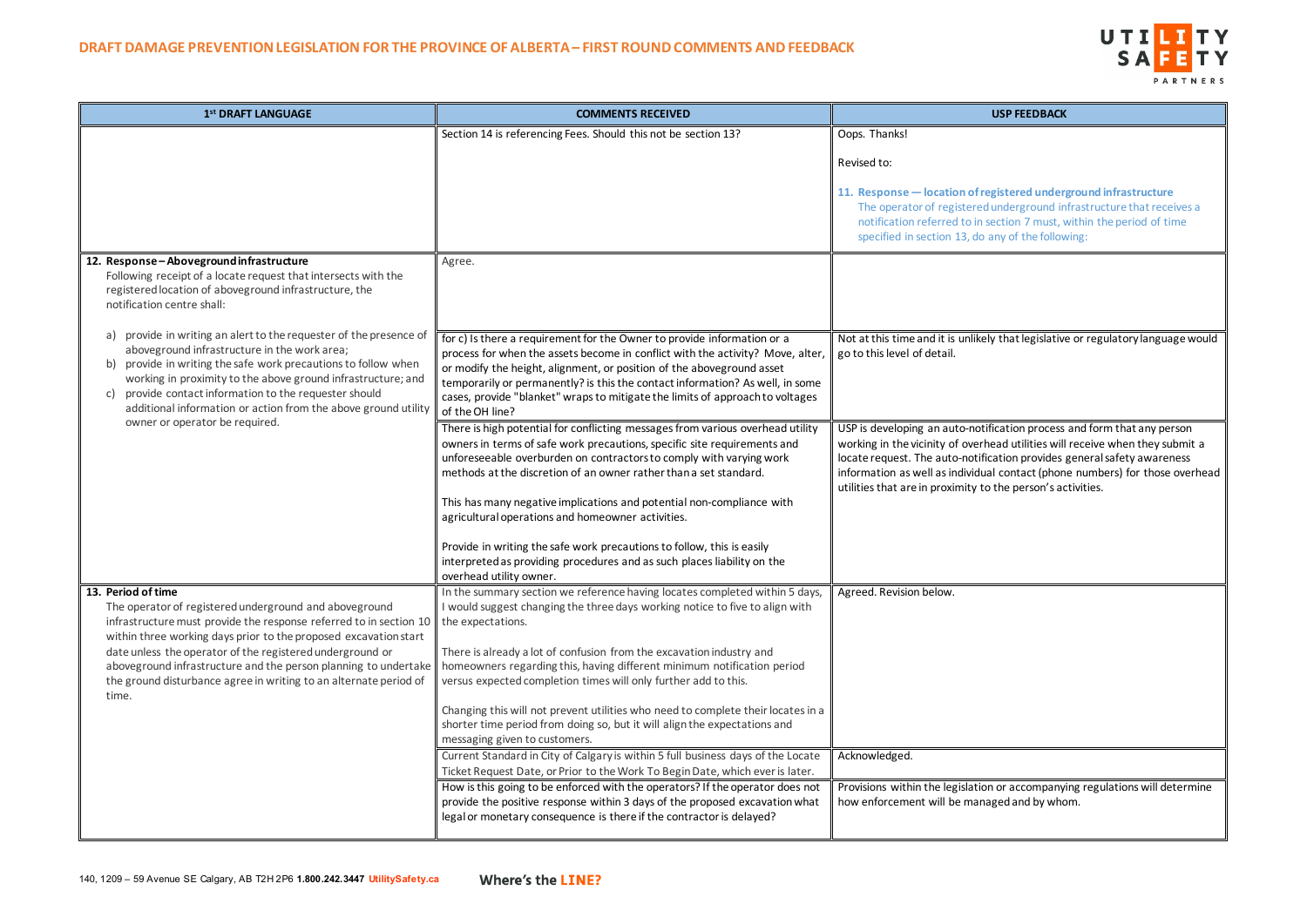## UTILITY **SA** PARTNERS

derground and aboveground infrastructure erred to in section 10 within the minimum ntor of the registered underground or ad the person planning to undertake the ground an alternate period of time.

- loes not have a clause allowing utilities to be ates.
- ates is not recommended for inclusion in the

ing the locate and marking options available to expedite the process and reduce delays. ddresses this.

gistered underground or aboveground *i* charge the person submitting an emergency ee fixed by regulation when there is no danger the environment.

s of aboveground infrastructure would not be y visible overhead utilities; however, depending , overhead asset representatives might be site to address proposed activities within the y do not charge to do so.

| 1st DRAFT LANGUAGE                                                                                                                                                                                                                                                                                                                                                                                                                                                                                                                                                                                                                                                                                                                                                                                                                                                                                                                                                                                                                                                                                                                  | <b>COMMENTS RECEIVED</b>                                                                                                                                                                                                                                                                                                                                                                                                                                                                                                                                                                                                                                                                                                                                                                                                                                                                                                                                                                                                                                                                                                                                                                                                                                                                                                                                                                                                                                                                                                                                                                                                                                                                               | <b>USP FEEDBACK</b>                                                                                                                                                                                                                                                                                                                                                                                                                                                                                   |
|-------------------------------------------------------------------------------------------------------------------------------------------------------------------------------------------------------------------------------------------------------------------------------------------------------------------------------------------------------------------------------------------------------------------------------------------------------------------------------------------------------------------------------------------------------------------------------------------------------------------------------------------------------------------------------------------------------------------------------------------------------------------------------------------------------------------------------------------------------------------------------------------------------------------------------------------------------------------------------------------------------------------------------------------------------------------------------------------------------------------------------------|--------------------------------------------------------------------------------------------------------------------------------------------------------------------------------------------------------------------------------------------------------------------------------------------------------------------------------------------------------------------------------------------------------------------------------------------------------------------------------------------------------------------------------------------------------------------------------------------------------------------------------------------------------------------------------------------------------------------------------------------------------------------------------------------------------------------------------------------------------------------------------------------------------------------------------------------------------------------------------------------------------------------------------------------------------------------------------------------------------------------------------------------------------------------------------------------------------------------------------------------------------------------------------------------------------------------------------------------------------------------------------------------------------------------------------------------------------------------------------------------------------------------------------------------------------------------------------------------------------------------------------------------------------------------------------------------------------|-------------------------------------------------------------------------------------------------------------------------------------------------------------------------------------------------------------------------------------------------------------------------------------------------------------------------------------------------------------------------------------------------------------------------------------------------------------------------------------------------------|
|                                                                                                                                                                                                                                                                                                                                                                                                                                                                                                                                                                                                                                                                                                                                                                                                                                                                                                                                                                                                                                                                                                                                     | Is this achievable? If a contractor puts in a locate request 5 days prior to the<br>proposed excavation date then the positive response would need to be<br>received within 24-48hrs of the locate request. A positive response as defined<br>if utilities are present would require the locate completed. This is a welcome<br>commitment but based on past performance and delivery of locates it is not<br>achievable.                                                                                                                                                                                                                                                                                                                                                                                                                                                                                                                                                                                                                                                                                                                                                                                                                                                                                                                                                                                                                                                                                                                                                                                                                                                                              | Agreed. Revised language:<br>The operator of registered underground and a<br>must provide the response referred to in section<br>notice period unless the operator of the regist<br>aboveground infrastructure and the person pla<br>disturbance agree in writing to an alternate pe                                                                                                                                                                                                                  |
| <b>14. Fees</b><br>a) No Fees<br>The operator of registered underground or aboveground<br>infrastructure must not charge the person planning to<br>undertake a ground disturbance a fee for responding to the<br>notification in a manner described in any of sections 9, 10, 11<br>and 12.<br>b) Fees - outside normal business hours<br>If, at the request of the person planning to undertake the<br>ground disturbance or aboveground activity, and with the<br>exception of response in accordance with section 9, the<br>operator of registered underground or aboveground<br>infrastructure responds to the notification outside normal<br>business hours the operator may charge that person a fee<br>corresponding to the reasonable cost of responding to the<br>notification.<br>Fees - ground disturbance not undertaken<br>c)<br>The operator of registered underground or aboveground<br>infrastructure may charge the person planning to undertake a<br>ground disturbance a fee fixed by regulation if the operator<br>was required to respond to multiple notifications related to<br>the same ground disturbance. | The proposed legislation has a clause that prevents utilities from charging<br>locate fees. While we do not charge for locates through the standard<br>process, we are in the process of allowing specific contractors to hire<br>their own locators and as such will pay a fee for locates. We just need to<br>ensure this is allowed under this clause.<br>The proposed legislation has a clause that allows utilities to be charged<br>for inaccurate locates. While most of our electrical assets can be traced in<br>the field to ensure accurate locates, water and drainage do not have the<br>same ability. I think there has to be wording around negligence or a lack<br>of due diligence resulting in inaccurate locates resulting in penalties. We<br>are all relying on old GIS records in many cases. I also worry this will<br>further increase our locate rates and result in utilities creating large<br>chevrons to limit their risk resulting in extensive and unnecessary hand<br>digging and hydrovaccing.<br>Agree.<br>a<br>Consider adding the following to address some items brought up by<br>b)<br>facility owners and the excavation community:<br>1. Allow fees for expedited locate requests that are needed or<br>desired prior to the normal 5 day completion timeline.<br>2. Allow fees to be applied to people identified as misusing the one<br>call system with multiple relocates.<br>3. Allow a fee for misuse of emergency locate requests. This is<br>currently a large problem felt by most utility owners and there is<br>little recourse. We pay higher fees for emergency locate requests<br>but also significantly impact efficiency and completion times. | Agreed.<br>The proposed legislation does not have a d<br>charged for inaccurate locates.<br>Addressing inaccurate locates is not recom<br>proposed legislation.<br>$Re: b)$ :<br>1. USP is working on expanding the locate an<br>the digging community to expedite the pro<br>The proposed legislation addresses this.<br>2.<br>3. Agreed<br>a. The operator of registered underg<br>infrastructure may charge the pers<br>locate request a fee fixed by regul<br>to life, property or the environmer |
|                                                                                                                                                                                                                                                                                                                                                                                                                                                                                                                                                                                                                                                                                                                                                                                                                                                                                                                                                                                                                                                                                                                                     | a) Agreed<br>Aboveground operators would not be attending a site to "locate" visible<br>b)<br>overhead lines so this would not apply to them. Is the aboveground<br>reference in terms of operators having staff on standby, overseeing or<br>inspecting the work area while construction activities are taking place?<br>There is no reasonable way that a contractor can estimate what individual<br>operators of overhead or even underground utilities would be charging<br>for these requirements which dependent on the size and scope of the                                                                                                                                                                                                                                                                                                                                                                                                                                                                                                                                                                                                                                                                                                                                                                                                                                                                                                                                                                                                                                                                                                                                                    | Response to:<br>b) That is correct - operators of aboveground<br>attending to site to identify visible overhea<br>on the nature of the work, overhead asset<br>required to attend to the site to address p<br>limits of approach and they do not charge                                                                                                                                                                                                                                               |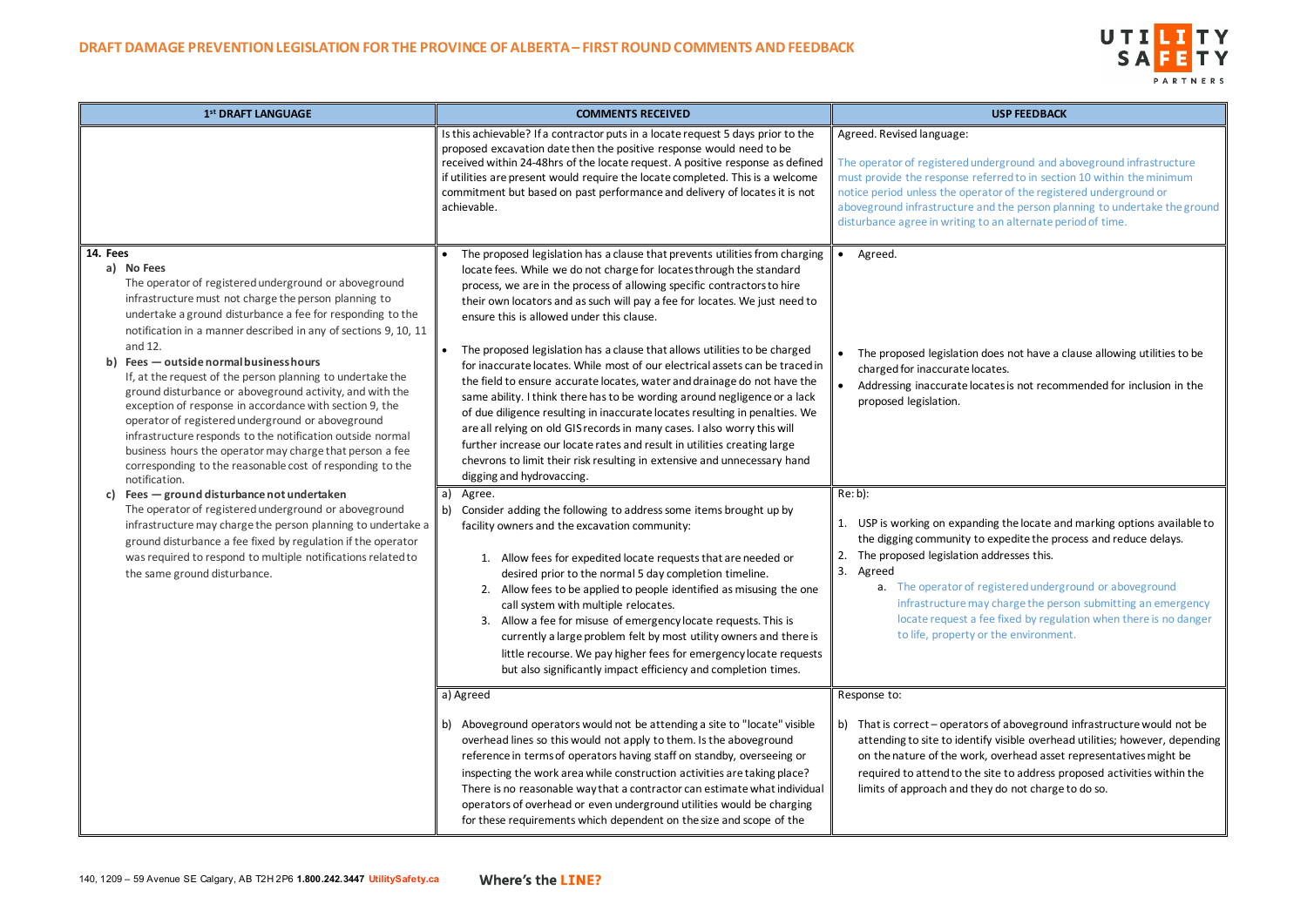## UTILITY **SA** PARTNERS

his provision is intended to address, reduce, ane assary multiple locate requests for the samistakenly improve the odds of securing a ely, these nuisance locate requests only further

on, USP is proposing the fixed fee will be wever, given USP's objective for a transparent less, it would be beneficial for an independent on to the AB Govt to help determine the fixed omprised of utility and digging community

tly above, USP anticipates determining what ions" through an open dialogue with utility ligging community.

ual correspondence is required for every on-negotiable.

ke any ground disturbance, or aboveground to encroach overhead utilities within 7 metres,

distance to extend and improve awareness of head utilities. The proposed legislation has been nt with the limits of approach providing re amenable to doing so.

| 1 <sup>st</sup> DRAFT LANGUAGE                                                                                                                                                                                                                                                                                                | <b>COMMENTS RECEIVED</b>                                                                                                                                                                                                                                                                                                                                                                                                                                                                                                                                                          | <b>USP FEEDBACK</b>                                                                                                                                                                                                                                                  |
|-------------------------------------------------------------------------------------------------------------------------------------------------------------------------------------------------------------------------------------------------------------------------------------------------------------------------------|-----------------------------------------------------------------------------------------------------------------------------------------------------------------------------------------------------------------------------------------------------------------------------------------------------------------------------------------------------------------------------------------------------------------------------------------------------------------------------------------------------------------------------------------------------------------------------------|----------------------------------------------------------------------------------------------------------------------------------------------------------------------------------------------------------------------------------------------------------------------|
|                                                                                                                                                                                                                                                                                                                               | project could be substantial unforeseen costs with potential for<br>substantial financial loss.                                                                                                                                                                                                                                                                                                                                                                                                                                                                                   |                                                                                                                                                                                                                                                                      |
|                                                                                                                                                                                                                                                                                                                               | This has been contested since the start when it was in S229. There are<br>C)<br>multiple variables that would impact the start date of a ground<br>disturbance such as weather, supply chains, global pandemics, design<br>changes, discovery of contaminated or historically significant artifacts,<br>etc. The ARHCA has been opposed to this from the beginning and<br>presented all these scenarios on multiple occasions in the past.                                                                                                                                        | c) Agreed and understood. This provision is in<br>and hopefully eliminate unnecessary multi<br>same project submitted to mistakenly imp<br>timely locate. Unfortunately, these nuisan<br>backlog the system.                                                         |
|                                                                                                                                                                                                                                                                                                                               | Who is going to determine the "fixed fee"? An independent group or a biased<br>utility owner consortium?<br>What is the definition of multiple notifications?                                                                                                                                                                                                                                                                                                                                                                                                                     | By virtue of the draft legislation, USP is propos<br>determined by regulation. However, given USF<br>legislative development process, it would be b<br>group to contribute information to the AB Gov<br>fee and for that group to be comprised of utilit<br>members. |
|                                                                                                                                                                                                                                                                                                                               |                                                                                                                                                                                                                                                                                                                                                                                                                                                                                                                                                                                   | Similar to the comment directly above, USP an<br>constitutes "multiple notifications" through ar<br>owners and members of the digging communit                                                                                                                       |
| 15. Separate responses                                                                                                                                                                                                                                                                                                        | Agree.                                                                                                                                                                                                                                                                                                                                                                                                                                                                                                                                                                            |                                                                                                                                                                                                                                                                      |
| An operator of registered underground or aboveground<br>infrastructure must provide a separate response for each<br>notification they receive.                                                                                                                                                                                | Disagree! Sometimes a request is made for several locations all in proximity<br>and 1 simple email stating the locate numbers affected with appropriate<br>maps should suffice instead of all the extra work to submit each individual<br>email.                                                                                                                                                                                                                                                                                                                                  | For tracking purposes, individual corresponder<br>excavation. This provision is non-negotiable.                                                                                                                                                                      |
| 16. Duration<br>The response is valid for thirty (30) days unless otherwise<br>indicated by the operator of the underground or aboveground<br>infrastructure.                                                                                                                                                                 | Agree.                                                                                                                                                                                                                                                                                                                                                                                                                                                                                                                                                                            |                                                                                                                                                                                                                                                                      |
| 17. Response not valid                                                                                                                                                                                                                                                                                                        | Agree.                                                                                                                                                                                                                                                                                                                                                                                                                                                                                                                                                                            |                                                                                                                                                                                                                                                                      |
| A response is not valid if it does not comply with section 11 or 12.                                                                                                                                                                                                                                                          | What about 9 & 10?                                                                                                                                                                                                                                                                                                                                                                                                                                                                                                                                                                | Yes.                                                                                                                                                                                                                                                                 |
| 18. Restrictions<br>Subject to the regulations, a person planning to undertake a<br>ground disturbance or activity within 15/X metres of<br>aboveground infrastructure must not undertake it before:                                                                                                                          | Consider rewording this, it could lead to people thinking they only need to call<br>if they are fifteen meters from a utility. Most transmission pipeline owners<br>have a 30 meter requirement currently. Bullet points may help break it out<br>and distinguish between underground and overhead notifications.                                                                                                                                                                                                                                                                 | Agreed. Revised:<br>A person planning to undertake any ground dis<br>activity that has the potential to encroach over<br>must not undertake it before:                                                                                                               |
| the person has received a notification from a notification<br>a)<br>centre under section 11 and 12; and<br>b) the operators of registered underground or aboveground<br>infrastructure mentioned in that notification have provided<br>the person with a response in accordance with<br>section 11 or 12, as the case may be. | Limits of approach are 7 meters with the exception of the specific activity<br>allowed within 3 meters. (based on voltage) Is this 15 meters limit new? See<br>OH&SPart 17.15 meters will increase the volume of notifications<br>significantly.<br>Current OHS Code (schedule 4) and EUC requirements are to maintain a 7m<br>clearance from overhead utilities if voltages are unknown. This is a direct<br>conflict of existing legislation that is accepted by industry and a standard<br>known and adapted by contractors. 15/X metres does not exist in any<br>legislation. | USP introduced the 15 metre distance to exter<br>safe work practices near overhead utilities. The<br>reduced to 7m to be consistent with the limits<br>overhead powerline owners are amenable to o<br>See comment directly above.                                    |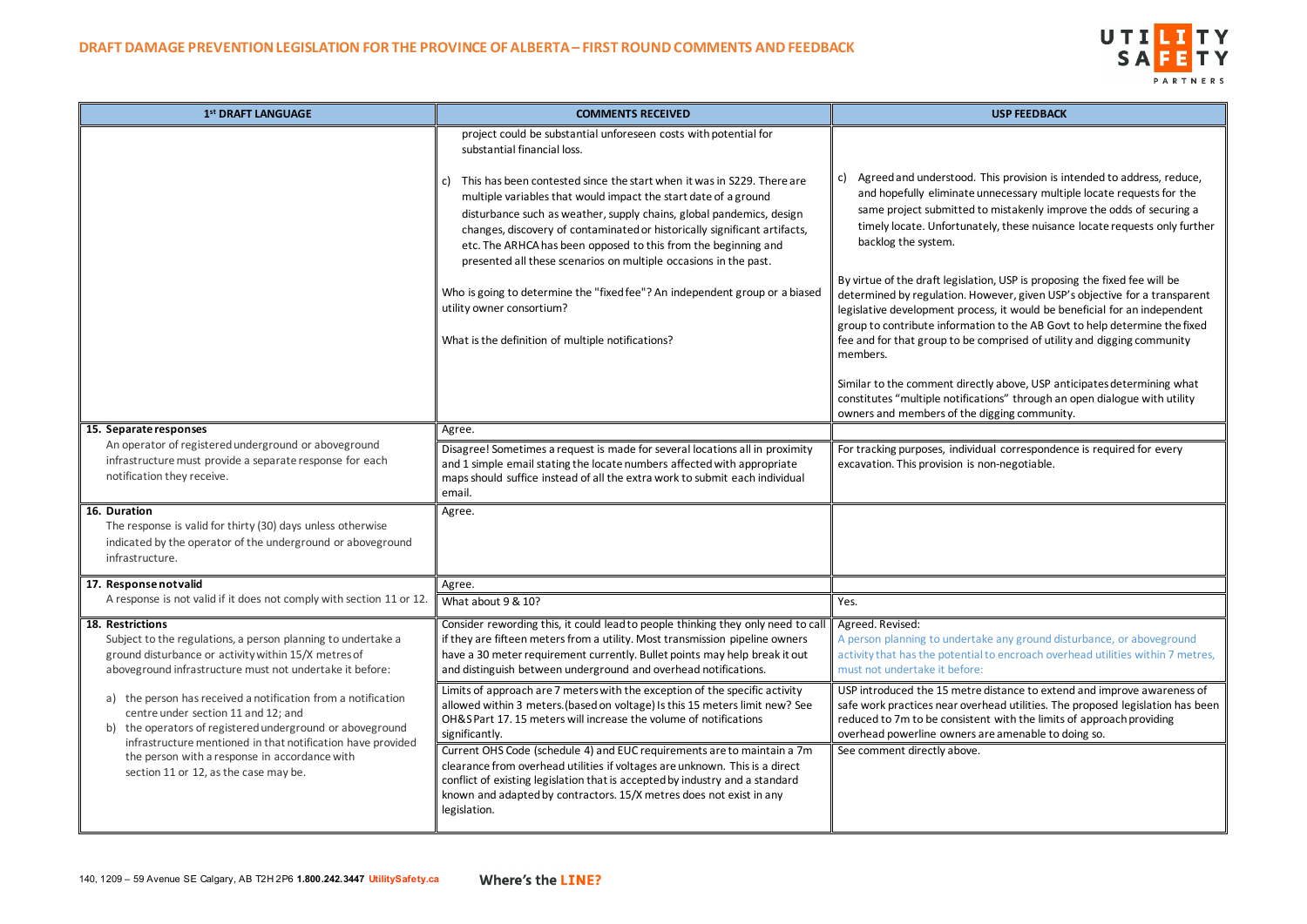## UTILITY **SA** PARTNERS

disturber and the utility owners with buried posed area of the ground disturbance are

e to Section 11 is noted in the Summary and in above).

boveground assets is an immediate automated erson placing the request.

is an expression of possibility, a permissive dordinarily implies some degree of discretion. In that regards in Section 16 (Damage Prevention ch was prepared with ongoing assistance of 29 is a seed document of this proposed

onsists of stakeholders who understand the d related challenges and demands.

uld be administered by an existing regulatory Govt will have to make.

are paid to the Government of Alberta; ss DPACs have had success administering ble, a repeat offender was ordered to pay a fine 13 digit number to reach One-Call centres

entries for the same damage (location data) ple reports of the same incident.

thing in such a way as to impair its value,

| 1 <sup>st</sup> DRAFT LANGUAGE                                                                                                                                                                                                                                                                                                | <b>COMMENTS RECEIVED</b>                                                                                                                                                                                                                                                                                                                                                                                                                                                                                                                                                                                                                                                                                                                                                                                                                                                                                                                                                                                                                                                                                                        | <b>USP FEEDBACK</b>                                                                                                                                                                                                                                                                                                                                                                                                                                                                                  |
|-------------------------------------------------------------------------------------------------------------------------------------------------------------------------------------------------------------------------------------------------------------------------------------------------------------------------------|---------------------------------------------------------------------------------------------------------------------------------------------------------------------------------------------------------------------------------------------------------------------------------------------------------------------------------------------------------------------------------------------------------------------------------------------------------------------------------------------------------------------------------------------------------------------------------------------------------------------------------------------------------------------------------------------------------------------------------------------------------------------------------------------------------------------------------------------------------------------------------------------------------------------------------------------------------------------------------------------------------------------------------------------------------------------------------------------------------------------------------|------------------------------------------------------------------------------------------------------------------------------------------------------------------------------------------------------------------------------------------------------------------------------------------------------------------------------------------------------------------------------------------------------------------------------------------------------------------------------------------------------|
|                                                                                                                                                                                                                                                                                                                               | This also is a direct conflict with the "wheres the line" promotion of "stay 7m<br>safe".<br>There is a lack of clarity in a) and b) in terms of a response time the<br>notification must be given. The references to 11 and 12 do not reflect a<br>timeframe.                                                                                                                                                                                                                                                                                                                                                                                                                                                                                                                                                                                                                                                                                                                                                                                                                                                                  | Re: Lack of clarity:<br>Notifications to the ground disturber and t<br>assets intersecting the proposed area of th<br>immediate.<br>The response times relative to Section 11<br>Section 13 (5 days - revised above).<br>Notification timeline for aboveground asse<br>process from USP to the person placing the                                                                                                                                                                                    |
| 19. Damage Prevention Advisory Council<br>The Minister may assign to the Damage Prevention Advisory<br>Council the functions - other than those assigned by this Act to<br>Notification Centres - that the Minister considers necessary for<br>carrying out the enforcement of and the penalties associated with<br>this Act. | The advisory council should be made up from representatives of industry<br>stakeholders that fully understand the challenges, demands and process of<br>locate requests, locating and the damage prevention process.<br>Council should be focused on solving non-compliance and non-conformances<br>issues while providing solutions and recommendations to improve the<br>damage prevention process.<br>Would need a better understanding regarding any penalties, intention of<br>penalties and how they would be administered.<br>The Minister "may" assign to the Damage Prevention Advisory Council the<br>functions. Legislation should not contain the word "may".<br>If this function performs at it is intended then ALL ground disturbers,<br>including homeowners, farmers, etc. would potentially be subject to<br>enforcement of the penalties by the council. What fair and equal measure<br>would be in place to ensure consistency of the council and fair and equal<br>representation of all stakeholders?<br>Why not use the AER and OH&S for enforcement rather then set up another<br>layer of enforcement! | Agreed.<br>In legislation, the word "may" is an expression<br>choice to act or to not act, and ordinarily impli<br>In that regard, the word "may" appears in Sect<br>Organization) of Bill S229, which was prepared<br>Parliamentary Counsel. Bill S229 is a seed docu<br>legislation for Alberta.<br>USP recommends the DPAC consists of stakeho<br>damage prevention process and related challe<br>Enforcement and penalties could be administe<br>body. That is a choice the AB Govt will have to |
|                                                                                                                                                                                                                                                                                                                               | Who do the penalties get payed to? I believe enforcement and penalties<br>should be left to OH&S, absolutely not payed to Utility Safety Partners.                                                                                                                                                                                                                                                                                                                                                                                                                                                                                                                                                                                                                                                                                                                                                                                                                                                                                                                                                                              | Typically, monetary penalties are paid to the G<br>however, USP notes the success DPACs have h<br>'creative' penalties. For example, a repeat offe<br>of \$811.00 (811 is the national 3 digit number<br>across the United States).                                                                                                                                                                                                                                                                  |
| 20. Obligation to Report Damages<br>Any party associated with a ground disturbance that damages<br>underground or aboveground infrastructure must report the<br>damage to:<br>a) the owner; and<br>b) the Damage Information Reporting Tool database.                                                                         | Would make the utility owner responsible for reporting damages into dirt and<br>not the excavator. Too many people reporting the same incident or not<br>understanding the DIRT tool can lead to data integrity issues.<br>What is damage? This needs a definition.                                                                                                                                                                                                                                                                                                                                                                                                                                                                                                                                                                                                                                                                                                                                                                                                                                                             | The DIRT tool recognizes dual entries for the sa<br>limiting the likelihood of multiple reports of th<br><b>Proposed Damage Definition:</b><br>Physical harm caused to something in such a w<br>usefulness or normal function.                                                                                                                                                                                                                                                                       |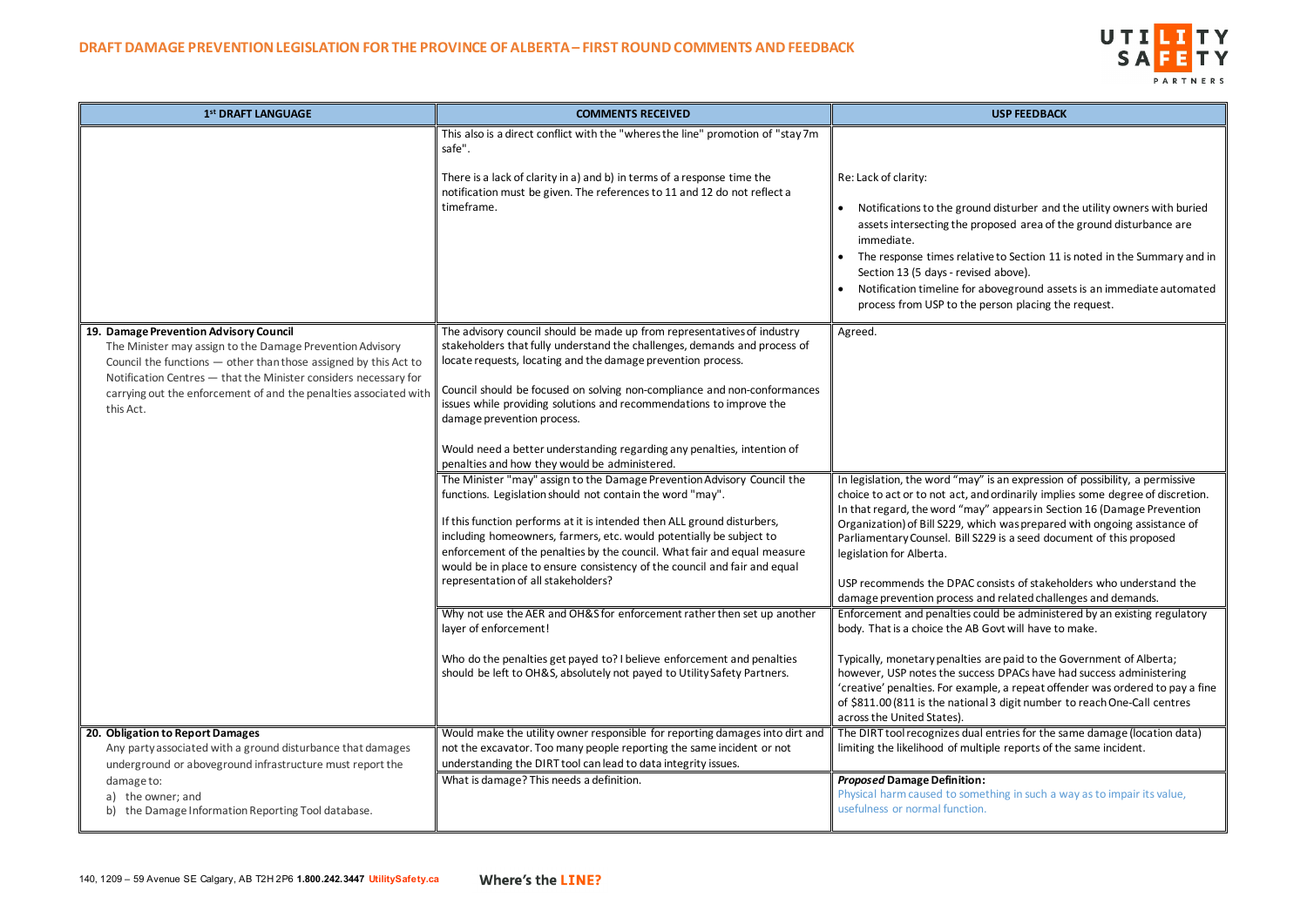# UTILITY SAFETY PARTNERS

buried and overhead energy and utility assets.

entries for the same damage (location data) iple reporting of the same incident.

to lay blame. Rather, it is intended to identify velopment of Best Practices to prevent a

agency is unknown. It could be an existing RER or OH&S, or enforcement could be bwn department within government.

consider all influencing factors and

tentionally vague as neither USP nor the ware who the enforcement agency will be. It language to be at this level. Detailed language ears in regulation.

whom monetary penalties will be paid. tary penalties directed to assist and enhance his regard, USP notes section 9 of the CCGA's *[Damage Prevention Legislation Elements Required for Canada](https://canadiancga.com/Resources/News%20Items/CCGA%20White%20Paper%20-%20English.pdf)*.

| 1st DRAFT LANGUAGE                                              | <b>COMMENTS RECEIVED</b>                                                                                                                                                                                                                                                                                                                                                                                                                                                                                                                                              | <b>USP FEEDBACK</b>                                                                                                                                                                                                      |
|-----------------------------------------------------------------|-----------------------------------------------------------------------------------------------------------------------------------------------------------------------------------------------------------------------------------------------------------------------------------------------------------------------------------------------------------------------------------------------------------------------------------------------------------------------------------------------------------------------------------------------------------------------|--------------------------------------------------------------------------------------------------------------------------------------------------------------------------------------------------------------------------|
|                                                                 | As well, reporting damages only if associated with disturbing the ground?                                                                                                                                                                                                                                                                                                                                                                                                                                                                                             | Damage reporting will include buried and over                                                                                                                                                                            |
|                                                                 | What quality control measures will be in place to ensure that single damages<br>are not reported multiple times? By the first sentence, "any party" would<br>require multiple stakeholder reporting (locators, notification center and<br>contractor) to the owner.<br>Agree that the damage must be reported to the owner but not DIRT until<br>there has been absolute clarification on the QC of DIRT to ensure the data is<br>true.                                                                                                                               | The DIRT tool recognizes dual entries for the sa<br>limiting the likelihood of multiple reporting of<br>The DIRT tool is not designed to lay blame. Rat<br>root cause and assist in the development of Be<br>recurrence. |
| 21. Enforcement Agency<br>See Guidance Notes-Enforcement Agency | While we are happy to see this legislation will allow for penalties to be levied<br>against ground disturbers who have not put in a ticket, most of our damages<br>are from excavators who have put in tickets but did not follow ground<br>disturbance practices. Ideally, we would like to see penalties be expanded to<br>cover repeat offenders as well even if they do put in a ticket.                                                                                                                                                                          | Acknowledged.                                                                                                                                                                                                            |
|                                                                 | Who is the enforcement agency? This is not defined. If it is the owners, this<br>will require additional resources and increase costs.                                                                                                                                                                                                                                                                                                                                                                                                                                | At this time, the enforcement agency is unknow<br>regulatory body, such as the AER or OH&S, or<br>administered from a yet unknown department                                                                             |
|                                                                 | As well note, during volumetric periods, owners can and will be late. Current<br>budgets does not include penalties for late locates.                                                                                                                                                                                                                                                                                                                                                                                                                                 | USP agrees. Enforcement must consider all infl<br>circumstances.                                                                                                                                                         |
|                                                                 | Lack of clarity as to who the enforcement agency is, who makes the decisions<br>(is it representative of all stakeholders?) on monetary penalties and<br>determination of guilt or innocence. Incredibly vague descriptions of who<br>makes the decisions.                                                                                                                                                                                                                                                                                                            | The language at this time is intentionally vague<br>Government of Alberta are aware who the enf<br>isn't uncommon for legislative language to be<br>and governance typically appears in regulation                       |
|                                                                 | This entire section needs further discussion and resolution. Opposed as it<br>currently is written.                                                                                                                                                                                                                                                                                                                                                                                                                                                                   |                                                                                                                                                                                                                          |
| 22. Orders of court<br>See Guidance Notes-Orders of the Court   | Are any of the surpluses reportable to the Owners? Will the amounts offset<br>the annual fees charged to owners? Part of the fees currently paid include<br>USP promotion of safe digging practices.                                                                                                                                                                                                                                                                                                                                                                  | At this time, it is unknown to whom monetary<br>However, USP supports monetary penalties direct<br>education and awareness. In this regard, USP r<br><b>Damage Prevention Legislation Elements Requ</b>                  |
|                                                                 | Opposed to any monetary penalties going to the notification center as any<br>creative sentencing funds should be going to industry and industry allowed to<br>determine the best method of promoting industry safety. Having safety in the<br>notification center business name does not entitle them to make industry<br>safety decisions or make them industry safety experts.<br>The ability to remove a company's right to work by not allowing them to place                                                                                                     | Acknowledged.                                                                                                                                                                                                            |
|                                                                 | locate requests and/or shut down work sites requires further discussion.<br>Disagree with 2b) 'directing the offender to pay The Notification Centre an<br>amount of money that the court considers appropriate for the purpose of<br>promoting the prevention of damage to underground infrastructure;' We feel<br>that there should not be financial compensation to The Notification Centre<br>(TNC), but rather just have OH&S/AER deliver consequences as they see fit. In<br>mandating compensation to TNC it is perceived as a self-serving revenue<br>stream. | Acknowledged.                                                                                                                                                                                                            |
| <b>AGREEMENTS WITH OTHER PROVINCES</b>                          |                                                                                                                                                                                                                                                                                                                                                                                                                                                                                                                                                                       |                                                                                                                                                                                                                          |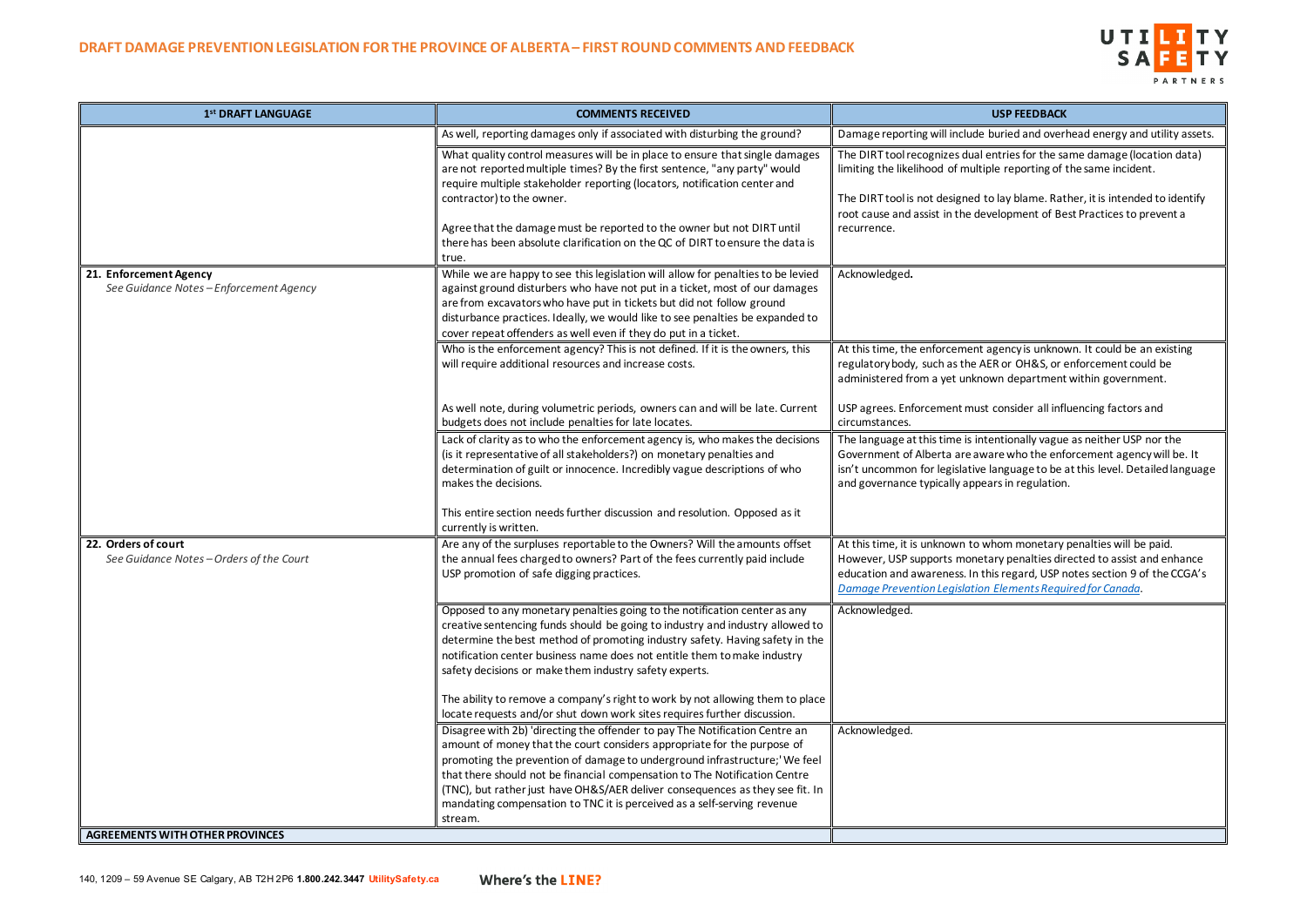## UTILITY **SA** PARTNERS

e operating and providing services to other promulgation of this proposed legislation. Not legislation presents a risk to those provinces'

would be addressed in regulation.

lity' of overhead lines is accurate, the former as designed to specifically reduce / eliminate lines, prevent injuries and death. tinue to occur despite the best efforts of the USP Board of Directors agreed to include sets in legislation by a vote of 15-1.

des mandatory registration of all buried and ty assets within public rights of way.

I call-in locate request process with the vast originating online.

continues to increase and the percentage of oximately 98% for members and contractors o must request a locate by phone can do so USP monitors and reports its average speed of ors monthly; increasing and reducing the b and flow of the digging season.

r over the entirety of 2021 was 1 minute, 21 time a person waited on hold in 2021, 55 mins and 1 second Monday, April 26, 2021. was developed to address this

was developed to address this oonse to 1) est addressed in Best Practices rather than

eyond the purview of this legislation

| 1st DRAFT LANGUAGE                                              | <b>COMMENTS RECEIVED</b>                                                                                                                                                                                                                                                                                                                                                                                                                                                                                                                                                                                                                               | <b>USP FEEDBACK</b>                                                                                                                                                                                                                                                                                                                                                                                                                           |
|-----------------------------------------------------------------|--------------------------------------------------------------------------------------------------------------------------------------------------------------------------------------------------------------------------------------------------------------------------------------------------------------------------------------------------------------------------------------------------------------------------------------------------------------------------------------------------------------------------------------------------------------------------------------------------------------------------------------------------------|-----------------------------------------------------------------------------------------------------------------------------------------------------------------------------------------------------------------------------------------------------------------------------------------------------------------------------------------------------------------------------------------------------------------------------------------------|
| The Notification Centre may provide services to other provinces | Agree.                                                                                                                                                                                                                                                                                                                                                                                                                                                                                                                                                                                                                                                 |                                                                                                                                                                                                                                                                                                                                                                                                                                               |
| in accordance with the Board of Directors.                      | As USP is named specifically in the proposed "regulation" how will this effect<br>BC and Sask? The response for locate requests are not the same as in Alberta.                                                                                                                                                                                                                                                                                                                                                                                                                                                                                        | The proposed legislation is limited to Alberta.                                                                                                                                                                                                                                                                                                                                                                                               |
|                                                                 | How is this in any way relevant to Alberta legislation? What a non-profit does<br>to operate it business in other provinces in irrelevant                                                                                                                                                                                                                                                                                                                                                                                                                                                                                                              | It is USP's intention to continue operating and<br>geographic locations following promulgation o<br>securing this provision within legislation prese<br>operations.                                                                                                                                                                                                                                                                           |
| <b>ADDITONAL FEEDBACK</b>                                       |                                                                                                                                                                                                                                                                                                                                                                                                                                                                                                                                                                                                                                                        |                                                                                                                                                                                                                                                                                                                                                                                                                                               |
| Do you have additional comments about the draft?                | Is the intent of this "legislation" to update the OH&S Act? Many overlaps<br>within.<br>There is no obligation of the requester to make efforts to preserve marks,<br>lathes, etc. or have documents with accurate measurements to recreate or<br>find the alignment of the locate marks.                                                                                                                                                                                                                                                                                                                                                              | No.<br>Acknowledged. This provision would be addres                                                                                                                                                                                                                                                                                                                                                                                           |
|                                                                 | Not sure about the Overhead notification requirements. The service is for<br>Owners to Locate buried assets which cannot be seen. Overhead Assets are<br>right there, and can be visually found.                                                                                                                                                                                                                                                                                                                                                                                                                                                       | While your comment of 'visibility' of overhead<br>Where's the LINE campaign was designed to sp<br>contacts with overhead powerlines, prevent in<br>Unfortunately, all of those continue to occur d<br>industry and USP. In response, the USP Board<br>overhead energy and utility assets in legislatio                                                                                                                                        |
|                                                                 | This proposed legislation has lost its original intent, which was to create a<br>true "One-Call" system within the province of Alberta that covers all buried<br>facilities. This proposed legislation still does not meet this intent.                                                                                                                                                                                                                                                                                                                                                                                                                | The proposed legislation includes mandatory r<br>above ground energy and utility assets within                                                                                                                                                                                                                                                                                                                                                |
|                                                                 | Alberta One Call needs to address the call-in aspect of their service because<br>internet is not a reliable source for many Albertans. The first option on the<br>phone when calling in is for emergencies. Should there not be an option that<br>if you do not have internet capabilities press#, which then is answered within<br>minutes, not hours as some of our customers have experienced?<br>Not having access to reliable internet is a very real concern in rural Alberta<br>and needs to be taken seriously. If this is truly about keeping everyone safe,<br>do not frustrate the caller into taking a chance on digging without a locate. | USP offers an online / web and call-in locate re<br>majority of all locate requests originating onlin<br>The number of locate requests continues to in<br>online locate requests is approximately 98% fo<br>across the province. Those who must request a<br>during regular business hours. USP monitors a<br>answer to the Board of Directors monthly; incr<br>number of Agents with the ebb and flow of the                                 |
|                                                                 | Recommend having a section that holds owners/operators accountable if<br>they do not respond within the required time as noted in section 13;<br>some sort of monetary penalty perhaps.<br>2. Recommend defining the individual submitting a locate request (i.e. caller<br>or excavator)<br>Recommend having a section that holds callers/excavators accountable<br>3.<br>for not responding to the owner/operator's attempts to make<br>verbal/written contact to gather more information before applying one of<br>the positive responses noted in Sections 11 and 12.                                                                              | USP's average speed of answer over the entire<br>seconds. The longest period of time a person v<br>including queue callback, was 55 mins and 1 se<br>1. Acknowledged - language was developed<br>recommendation.<br>2. Not necessary.<br>3. Acknowledged - language was developed<br>recommendation (see response to 1)<br>4. USP is of the view this is best addressed in<br>legislation.<br>5. USP is of the view this is beyond the purvie |